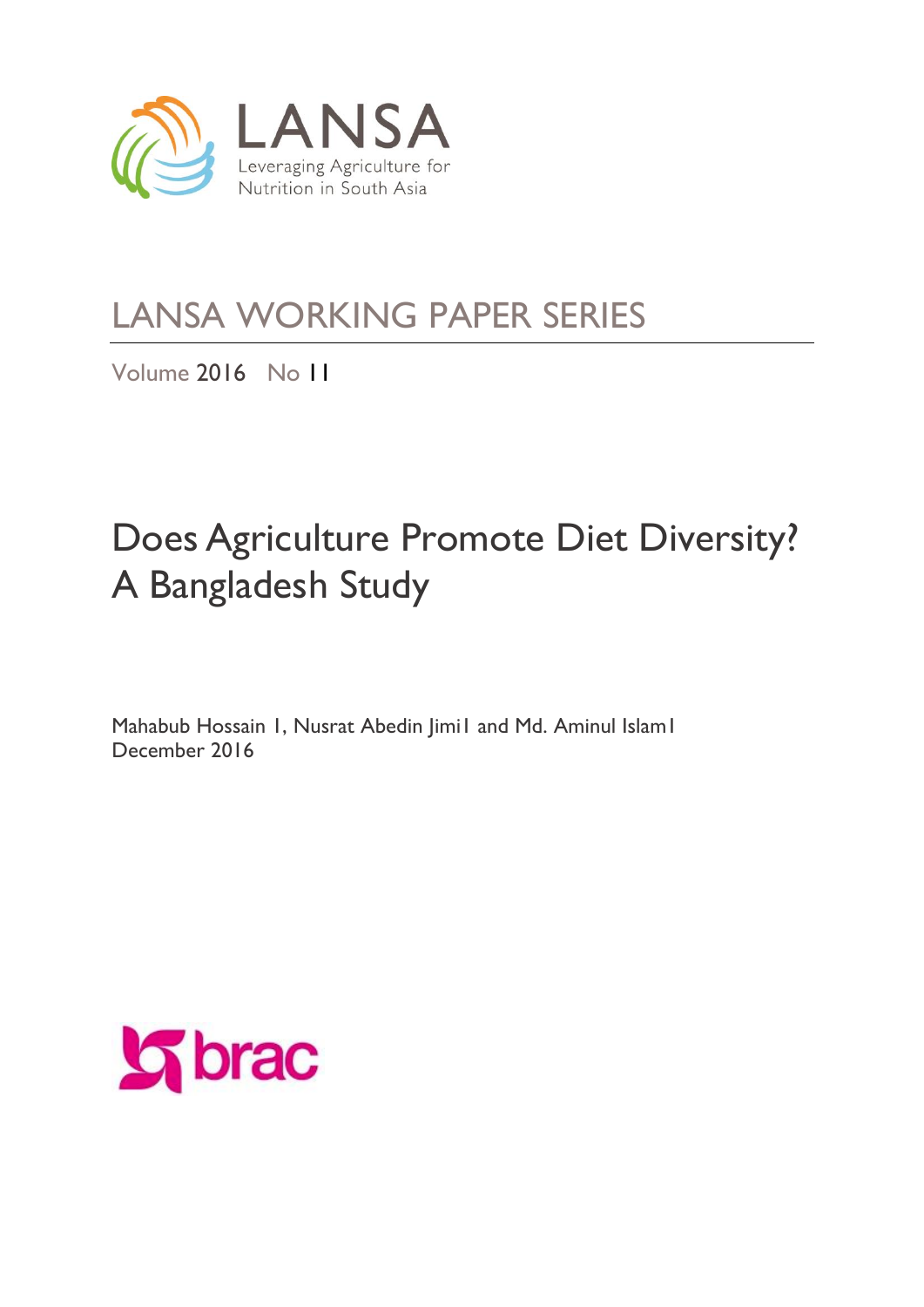

#### **About LANSA**

Leveraging Agriculture for Nutrition in South Asia (LANSA) is an international research partnership. LANSA is finding out how agriculture and agri-food systems can be better designed to advance nutrition. LANSA is focused on policies, interventions and strategies that can improve the nutritional status of women and children in South Asia. LANSA is funded by UK aid from the UK government. The views expressed do not necessarily reflect the UK Government's official policies. For more information see [www.lansasouthasia.org](http://www.lansasouthasia.org/)

ISBN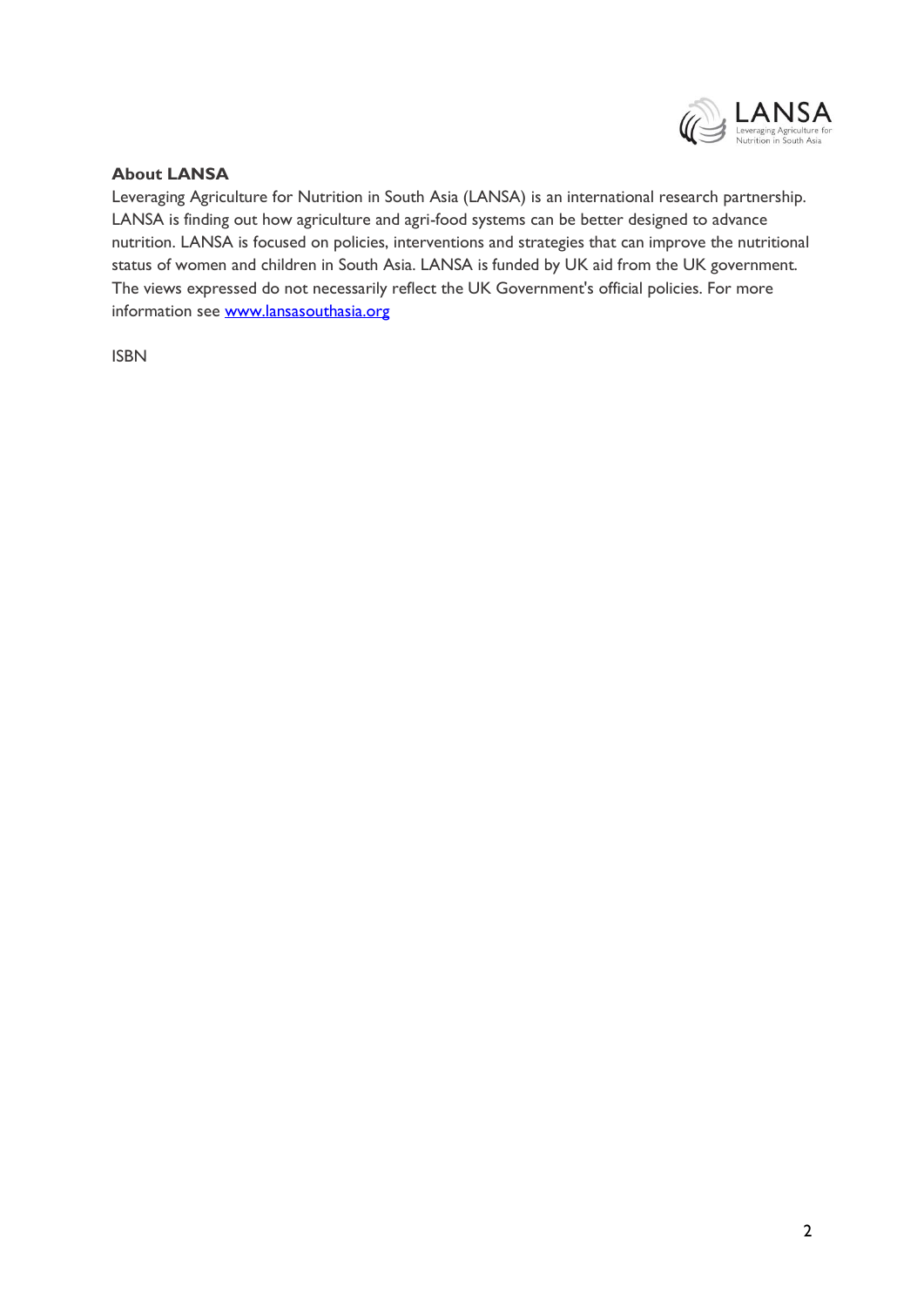

# 1 Introduction

It is now widely recognised that intake of sufficient dietary energy — the most basic human need for survival — does not ensure adequate intake of protein and micronutrients necessary for leading an active and healthy life. Legumes, animal products, fruits and vegetables are important sources of minerals and micronutrients. Micronutrient deficiency causes impaired cognitive development, compromises immunity and increases vulnerability to infectious diseases and, in severe cases, even causes mortality. Recent studies show that the consumption of animal and fish products, which are dense in protein and micronutrients, has a higher correlation with nutritional status than does energy consumption (Smith 2004b). Thus, to improve the nutritional situation it is crucial that we address issues of dietary quality in addition to those of dietary quantity.

Bangladesh has made commendable economic progress in recent years with acceleration of the growth rate from 3.5 per cent per year during 1971-89, to 5.0 per cent in the 1990s, and at 6.2 per cent over the last decade. With reduction of population growth from 2.35 per cent per year in the 1970s to 1.21 per cent in 2015, the per capita income growth has also accelerated from a meagre 1.2 per cent during the first two decades after Independence to 4 per cent per year over the last decade. The growth has made positive impact on reduction of poverty from 58 per cent in 1990 to 32 per cent in 2010 (BBS 2011). Agricultural growth has also accelerated from about 2.0 per cent per year in the 1980s to 3.0 per cent in the 1990s and about 4.0 per cent in the last decade (however, the rate has been declining since 2010). There has been considerable diversification in agricultural income, with the share of crop production declining from 65 per cent to 56 per cent and the share of fisheries increasing from 12 to 22 per cent.

But the rate of decline in undernutrition and malnutrition has not been matching with economic and agricultural progress. The persistence of undernutrition is considered a serious public health problem in Bangladesh. Approximately 60 per cent of childhood deaths in Bangladesh are due to malnutrition or undernutrition as underlying causes (Faruque et al. 2008). The level of stunting that stood at 41 per cent in 2011 has declined by only 1.4 percent per year over 2004-2011, and the proportion of underweight children has declined by only 0.7 per cent per year to 36 per cent in 2011. The pattern of change in wasting has been small and inconsistent (BDHS 2011). Deficiencies of micronutrients are widespread in Bangladesh and there are four that are of particular relevance to public health: vitamin A, iron, iodine, and zinc. Especially serious is the problem of iron deficiency that causes anaemia. Surveys conducted in 2003-04 show that 92 per cent of 6‐11 month-old infants in Bangladesh suffer from anaemia due to iron deficiency (Rashid et al. 2010). The prevalence remains high in pre‐school children (68 per cent) and adolescent girls (40 per cent). Four out of ten pregnant women still suffer from anaemia, particularly in rural areas. This high burden of anaemia impacts on the economy of the country; an estimated 7.9 per cent of the gross domestic product in Bangladesh is lost due to iron deficiency alone (Horton and Ross 2003).

In Bangladesh, the nutrition issue tends to be addressed through its proximal or underlying determinants such as dietary intake, feeding practices, health status and so on. The roles of broader determinants such as agriculture that determines the composition of the diet and wider economic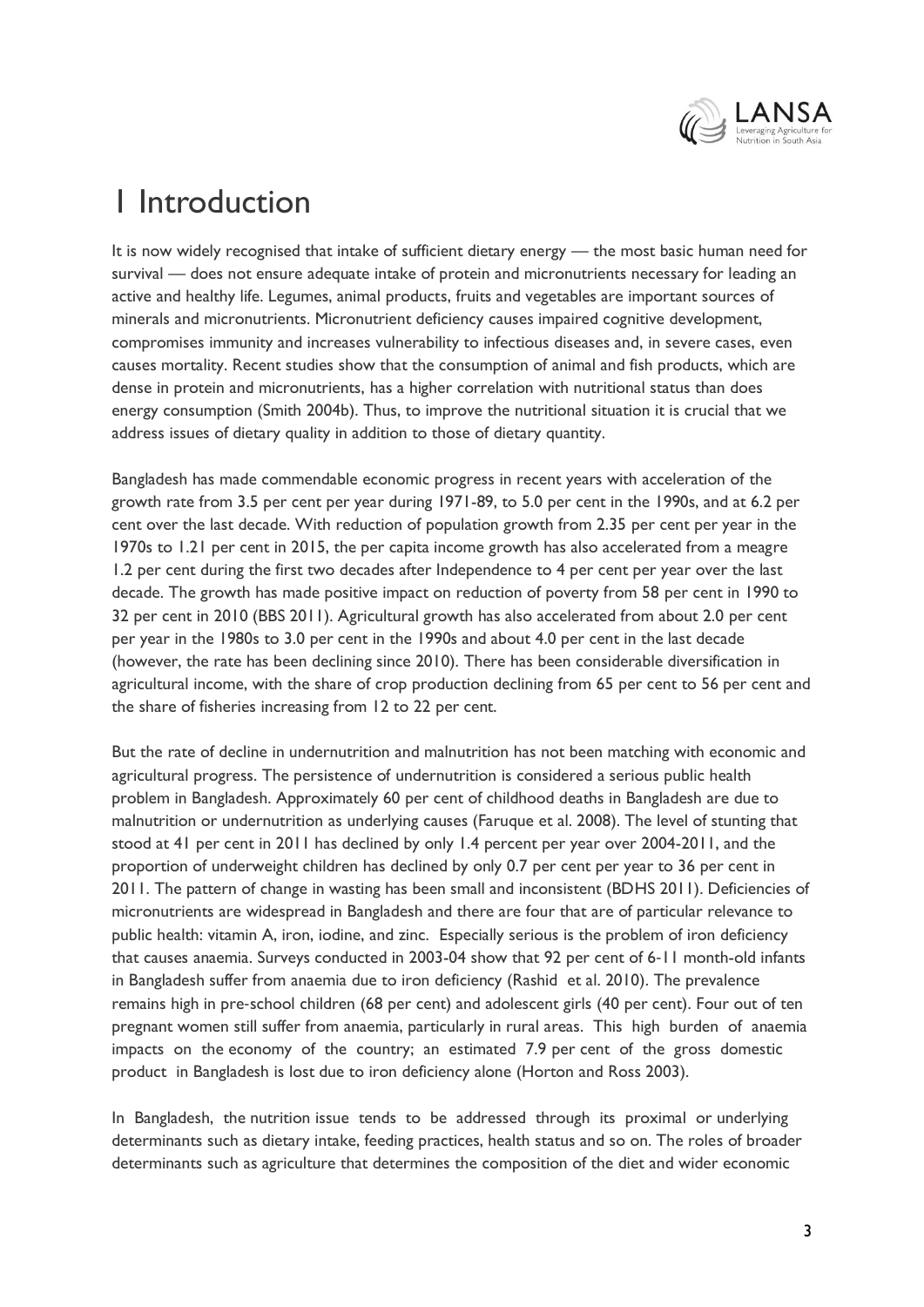

factors such as socio-economic characteristics of households as well as that of other non-food environments are relatively neglected. Taking that view into consideration, this paper aims to estimate the recent changes in diet diversity from the detailed food intake data estimated from the household income and expenditure surveys and analyze the drivers of change, including the level of income and the sources of income such as agriculture.

Section 2 provides a review of existing literature as a guide to develop a model for determinants of dietary diversity. Section 3 explains the sources of data and the method of estimating diet diversity, and the empirical model for explaining diet diversity. The findings of the study are presented in Section 4.

# 2. Conceptual Issues

Studies abound on the determinants of consumer demand for dietary energy (or dietary quantity) consumption, but few of them pay attention to the demand for household dietary diversity or diet quality that influences food and nutrition security. Ruel (2001) finds a positive effect of income on dietary quality. Theil and Finke (1983), using cross-sectional data for 30 countries, show that dietary diversity increases with growing per capita real income. Estimation of cross-country Engel curves indicates that the number of foods consumed increases, and the concentration of expenditure decreases, with increasing per capita income (Falkinger and Zweimüller 1996). Pollack (2001) and Regmi (2001) also confirm that the demand for fruits and vegetables rises with income.

However, the proposition that income growth will reduce malnutrition is still debated. As incomes rise, expenditure on food may increase because more expensive food is being purchased, but the nutrient content of these foods may not increase proportionately (Pitt 1983; Behrman et al. 1988). Brinkman et al (2010) and Behrman and Deolalikar (1987) analyse the role of income in nutrition improvement and find that improvements in income can trigger growth in food expenditures or total calorie intake, but this may not coincide with a diet more rich in proteins and minerals.

So, what are the other factors that could play important roles in improving dietary diversity? A number of studies have documented the importance of women's education in improving nutritional status, especially that of women and children (Smith and Haddad 2000; Smith et al. 2003). A study in Indonesia finds that mothers with greater nutrition knowledge allocate a larger share of their food budget to foods that are rich in micronutrients, including fruits and vegetables (Block 2003). These studies suggest that it is important to distinguish between women's and men's education in understanding the determinants of dietary quality.

Bouis and Novenario-Reese (1997), using their survey data from Bangladesh (with individual level dietary intake data), measure the determinants of calorie, iron, vitamin A, vitamin C and fat intake and conclude that demographic variables like the sex and the level of education of the household head have significant effect on nutrient intake. They find that in Bangladesh the main determinants of the demand for micronutrients, besides income, are: education, occupation, gender of the household head, household size, food prices, and age-sex composition of household members. Rashid D. et al.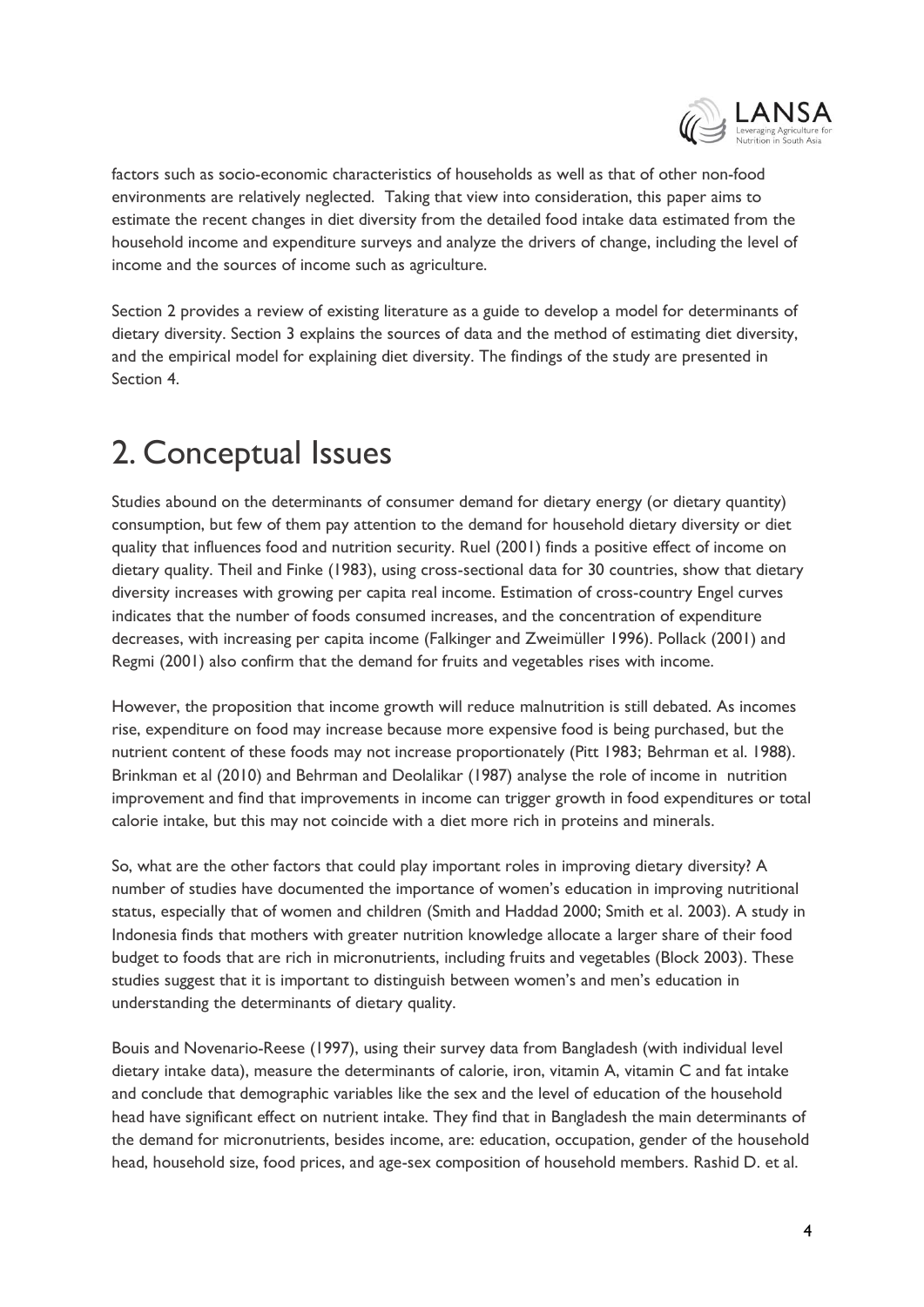

(2006) similarly suggest that the crucial determinants of dietary quality (represented by protein intake and DDS) in Bangladesh are: income, female and male education, gender of household head, the prices of rice, fish, eggs, dairy products and edible oils, and household size and demographic composition. A significant role is also found for seasonal variation associated with the agricultural cycle.

However, very few studies have attempted to shed light on the agriculture-nutrition linkage (connecting or disconnecting) and whether involvement with agricultural production as well as more diversified agricultural production have any effect on a household's diet diversity or not. The conceptual framework developed by the TANDI (Tackling the Agriculture-Nutrition Disconnect in India) initiative emphasised seven pathways through which agriculture may influence nutrition (Gillespie et al. 2011). The most direct pathway highlights agriculture as a source of food translating into consumption (via crops cultivated by the household). Second, monetary returns come via wages or marketed sales of food produced by agricultural workers. Third, the relationship between agricultural policy and food prices involving a range of supply-and-demand factors ultimately leads to the prices of various marketed food and non-food crops. The fourth pathway emphasises how income derived from agriculture is spent for non-food items such as health, education and social welfare — those indirectly impacting the nutritional status. The remaining three pathways particularly talk about how agriculture intensifies different dimensions of women's status in relation to empowerment: their ability to influence household decision making, intra-household allocation of food, in tackling health issues, care and feeding of family members, children's health and nutrition as well as their own nutritional status. Various studies (Subramanian and Deaton. 1996; Neeliah and Goburdhun 2006) point out that the relationship between broad-based economic growth and nutritional outcome may depend on the composition of economic and agricultural growth as well as on other conditional factors such as water, sanitation and hygienic practices, socio-economic inequality and women's empowerment. Thus the association of a household's access to better water, sanitation and infrastructure with its nutrient intake needs to be considered in any model that aims to explain the link between agriculture's importance as a source of income and diet diversity and nutritional quality.

In developing an empirical model to show the association of agriculture with diet diversity, we have taken into account the findings of the above studies.

# 3. Data and Methodology

### 3.1 Sources of data

The Bangladesh Bureau of Statistics (BBS), the organisation in charge of generating official statistics, conducts household income and expenditure surveys (HIES) to collect detailed data on consumption of different food items, other major expenditures, the sources and composition of income, and detailed household characteristics. The sample households are drawn from the data using a proportionate random sampling method separately for rural and urban areas. The data are used to measure progress in income distribution, poverty and socio-economic wellbeing for various geographical regions. HIES data for the years 2000 and 2010, collected using a two-stage stratified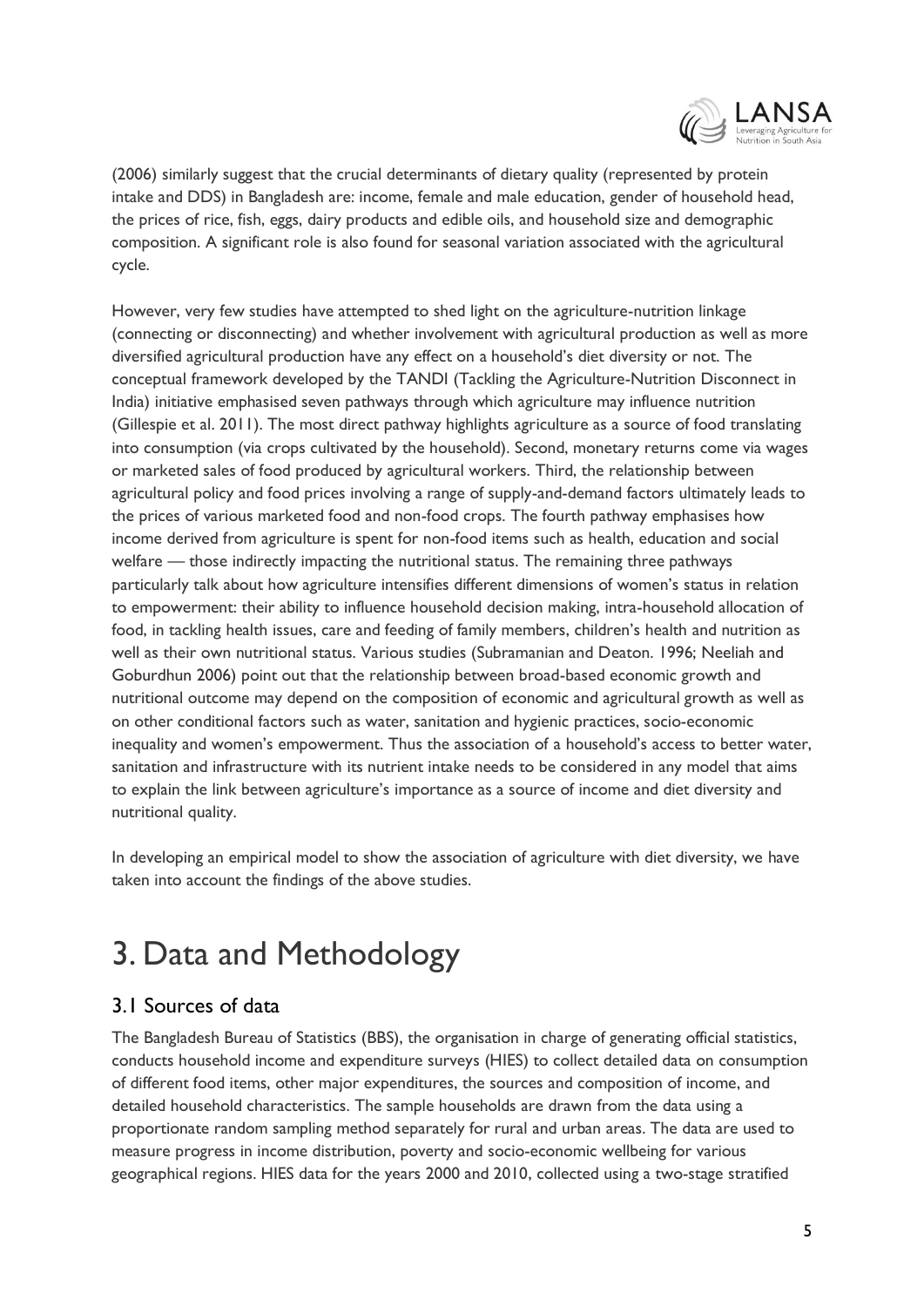

sampling design, have been utilised in this paper. The entire country was divided into five divisions in 2000 and six divisions in 2010. Each division has been segmented into three geographical regions: rural areas, urban municipalities and statistical metropolitan areas (SMAs). In the first stage of sampling, a number of primary sampling units (PSUs) were chosen with probability proportionate to the size of the division. In the second stage, 20 households per PSU were selected, except in all the SMAs where only 10 households were interviewed. The total sample size was 7440 households in HIES 2000 and 12240 in HIES 2010. With such a complex sampling design, it is important to correct for the design effect so that any calculated statistics apply to the population group of interest (Deaton 1997). For the correction of the sampling design, sampling weights and variables delineating the strata and PSU for each household provided with the survey have been used in each year.

## 3.2 Characteristics of data on food acquisition

Data were collected on households' food consumption of 137 items in 2000 and of 147 items in 2010. Collected data include quantity, source and value (in Bangladeshi currency) of food consumption. Data were collected on food purchases, consumption of food from home production, and food received as wages and gifts. The recall period was two days for all food items except spices, for which the recall period was one week. Each household was visited every alternate day in a fortnight (7 times in 14 days) to collect information on food acquisition. Similarly, households were visited at the weekend to collect information on spice consumption. In order to capture the seasonal variations in food acquisition, the survey was conducted throughout the year in batches of a number of households.

Quantities of foods acquired were recorded directly in metric units (grams) except for a few items where they were recorded either in "units" (for example, number of eggs). For a few generic food items, the households were asked to report expenditures on food acquired and the average price from which the quantity acquired was derived. Metric quantities available from pre-existing databases, such as the United States Department of Agriculture Nutrient Database for Standard Reference, Release 15 (USDA 2003) or other surveys were used to get the quantities when the data were recorded in units. When the data were recorded in volumetric measures (millilitres), specific gravities from the Australia-New Zealand Food Composition Table were used to convert to metric weights.

Household expenditure surveys can be subject to non-sampling errors — from reporting on the part of households to recording on the part of enumerators to entering on the part of data entry operators (Smith 2004a). To minimise the errors, rigorous cleaning of the data was undertaken in three stages. First, for each food, metric unit values (expenditure divided by metric quantities) were cleaned manually by examination for outliers at both ends of the distribution. When outlying unit values were detected, both the expenditure and quantity used to calculate them were set to missing values. Second, metric quantities of individual foods were cleaned. Any quantity per household adult equivalent that was more than three standard deviations from the sample median value was set to missing. Households for which at least one food quantity could not be estimated were dropped from the sample. Third, metric quantities set to missing in the first and second stages were replaced with an estimated value using OLS regression.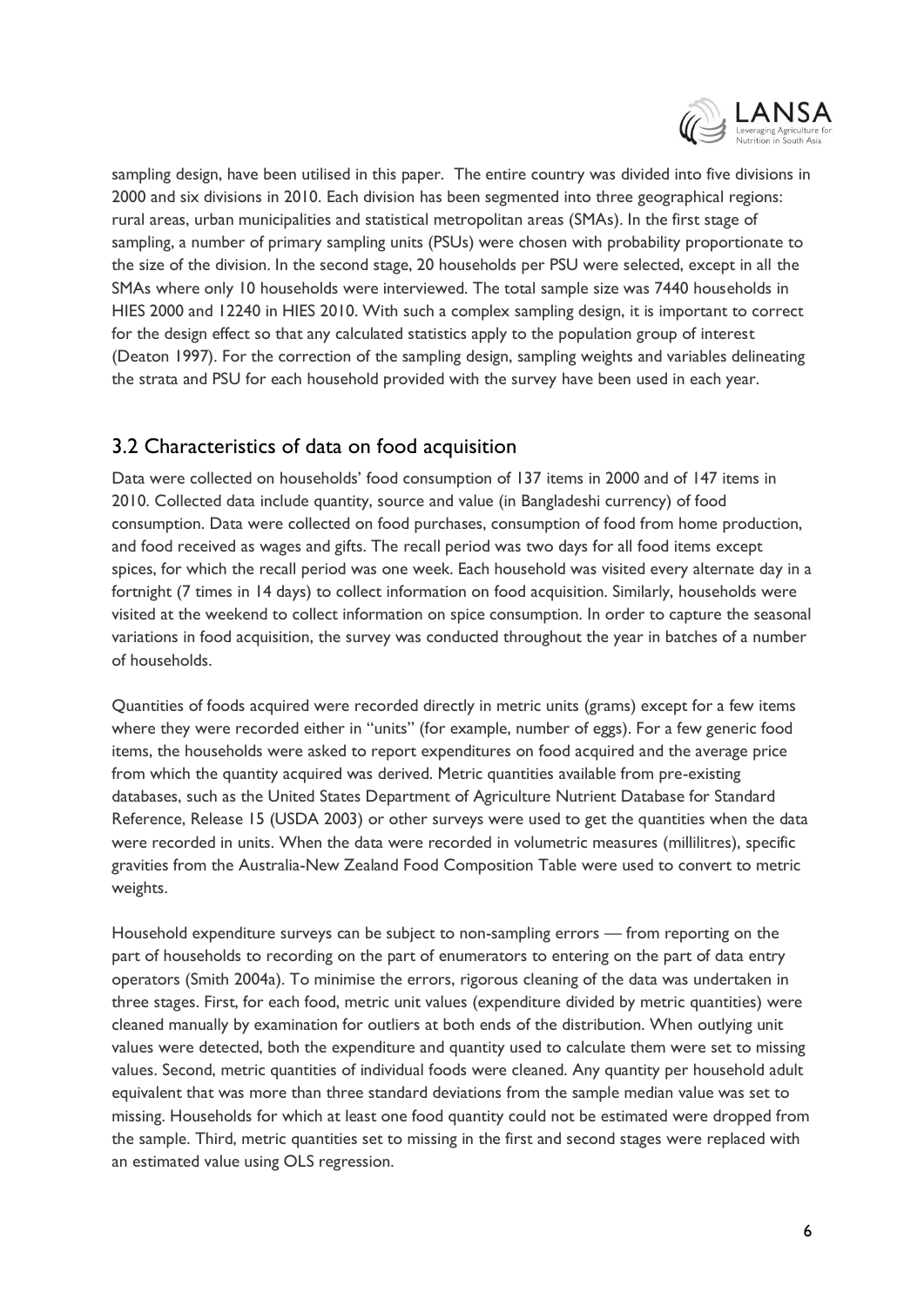

### 3.3 Measuring dietary diversity score and nutrient intake

The household-level dietary diversity score (DDS) is defined as the number of different foods or food groups consumed over a given reference period (Hoddinott and Yohannes 2002; Swindale and Bilinsky 2006; Gina et al. 2007). DDS estimates a household's economic ability to consume a set of nutritionally diverse food items. In this study, we define dietary diversity score as the number of food groups, out of 7, that on average a household acquired over the survey reference period. These groups are: cereals; roots and tubers; pulses and legumes; animal products; vegetables; fruits; and edible oils and fats. If the household acquired an item from a particular food group, we assign a value "1" for that food group and "0" otherwise. We measured the household DDS (out of seven) for each of the 14 days and then obtained the average for the 14-day period. The value of the score thus varies from 1 to 7.

We used FAO's nutrient conversion table to convert the food intake data into adult equivalent energy, protein, fat, iron, zinc and vitamin A intake of the household. To construct this measure, the cleaned metric quantities of foods acquired by households were multiplied by the edible potion coefficients of each of the foods and then multiplied by the food's energy (kcal), protein, fat, iron, zinc and vitamin A value, which is finally divided by the number of days in the reference period and the number of adult equivalents. This gives the per day per capita nutrient intake of households.

### 3.4 Measuring food consumption score

Despite the fact that dietary diversity helps capture the nutritional scenario, it is merely a qualitative figure. In order to capture a relatively accurate scenario, a more sophisticated tool needs to be designed. The food consumption score (FCS) formulated by the World Food Programme provides the solution to that. This basically refers to a proxy indicator based on weighted frequency of food consumption of eight different groups. <sup>1</sup> The empirical formula for calculating the food consumption score can be expressed as:

#### $FCS = a|x| + a2x2 + ... + a8x8$

Where i=food group, x=frequency, a= weight

As the HIES data contains the consumption record for two consecutive weeks, we have taken average food frequency for the same. For example, if rice is consumed for 7 days in the first week and for 6 days in the second week, the average food frequency for rice becomes 6.5. The total food consumption score is then calculated by summing up the product of the respective food frequency and the weight assigned to that particular food group. The maximum value of FCS can be 112 which can be attained if the household had consumed all of the 7 food groups in each day of the two weeks.

<sup>-</sup>1 Food Consumption Score Overview, March 2012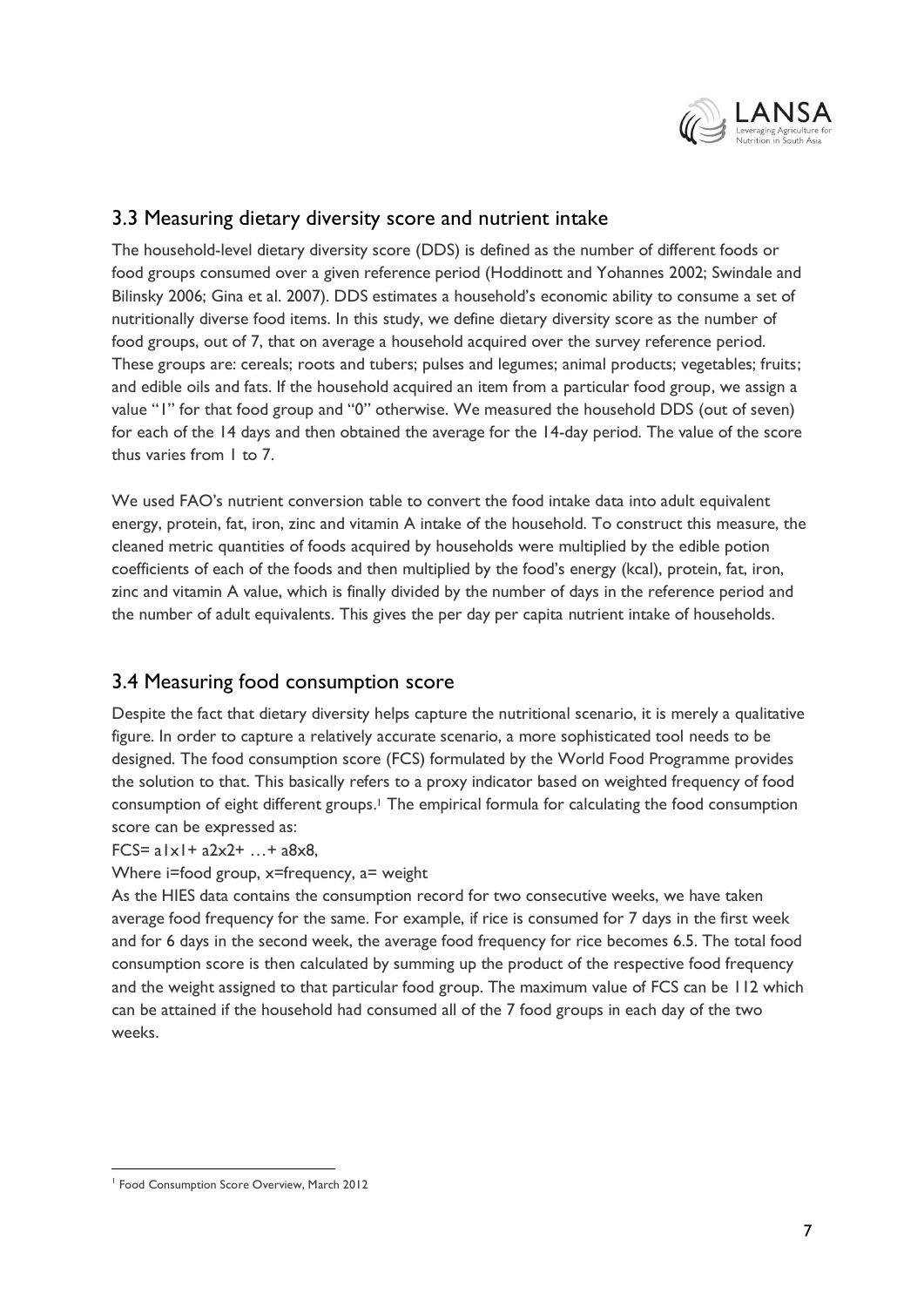

## 3.5 Choice of independent variables

The diet diversity score was taken as the explanatory variable for this study. Although we estimated the micronutrient intake from the data (see descriptive graphs) for each household for the two reference years, we refrained from undertaking investigation on their determinants because of several reasons:

- Such studies were undertaken earlier based on sample household- and member-level food intake and nutrition data that generated adequate knowledge on the subject.
- Our derived data on nutrient and micronutrient content are at the household level, but the requirement for these components vary by age-sex composition of the members of the household and specific physical conditions such as pregnancy. So studies of their determinants might not be meaningful.
- Dietary diversity has long been recognised by nutritionists as a key element determining high-quality diets and studies on its determinants are lacking in general for developing countries and particularly for Bangladesh. A more diversified diet is associated with a number of improved outcomes in areas such as birthweight, child anthropometric status and improved haemoglobin concentrations (Swindale and Bilinsky 2006). Indeed, studies from both developing and developed countries give evidence of a strong positive association between diet diversity and nutrient adequacy (Ruel 2001), so drivers of diet diversity may also be important in explaining nutritional adequacy.

According to Hoddinott (1999), dietary diversity is gaining importance in nutritional literature as more importance is given to dietary quality over quantity. Using correlation coefficients, contingency table and regression prediction methods to establish the association of DDS with per capita calorie consumption, he found a reasonably good correlation and a predictability in level and distribution of food security. In their 2002 study, Hoddinott and Yonannes argue that dietary diversity is associated with a number of improved outcomes and document other studies that find association between DDS and birthweight (Rao et al. 2001); child anthropometric status (Allen et al. 1991; Hatloy et al. 2000; Onyango et al.1998; Taren and Chen 1993; Tarini et al.1999); improved haemoglobin concentrations (Bhargava et al. 2001); reduced incidence of hypertension and reduced risk of mortality from cardiovascular disease and cancer (Kant et al.1995).

In their systematic review, Vinas et al. (2009) list a number of studies showing the relationship between dietary quality and nutrition adequacy. Mirmiran et al. (2006) study the appropriateness of DDS to assess nutrient adequacy for Iranian women and findthat DDS correlated with Ca, P and vitamin  $B_2$  and  $Zn$  adequacies. In addition, Mirmiran et al. (2006) evaluate DDS as an indicator of nutritional adequacy among 304 adolescents in Tehran. The mean adequacy ratio (MAR) reflected the nutrient adequacy ratio of twelve nutrients (vitamin A, riboflavin, thiamin, vitamin C, Ca, Fe, Zn, P, Mg, protein, K and fat). Steyn et al. (2006) assess whether DDS is a good indicator of nutrient intake adequacy for a sample of 2200 children aged 1-8 years and find a high correlation between DDS and MAR and also that DDS is correlated with the adequacy of vitamins A,  $B_6$ ,  $B_{12}$ , C, and Ca, folic acid, Fe, niacin, riboflavin, thiamine and Zn.Torheim et al. (2003) use DDS and MAR as diet quality indices and find different correlation coefficients for males and females, concluding that both indices are relatively good indicators for nutrient adequacy among males. Thus we thought it would be justified to analyse the drivers of household dietary diversity index.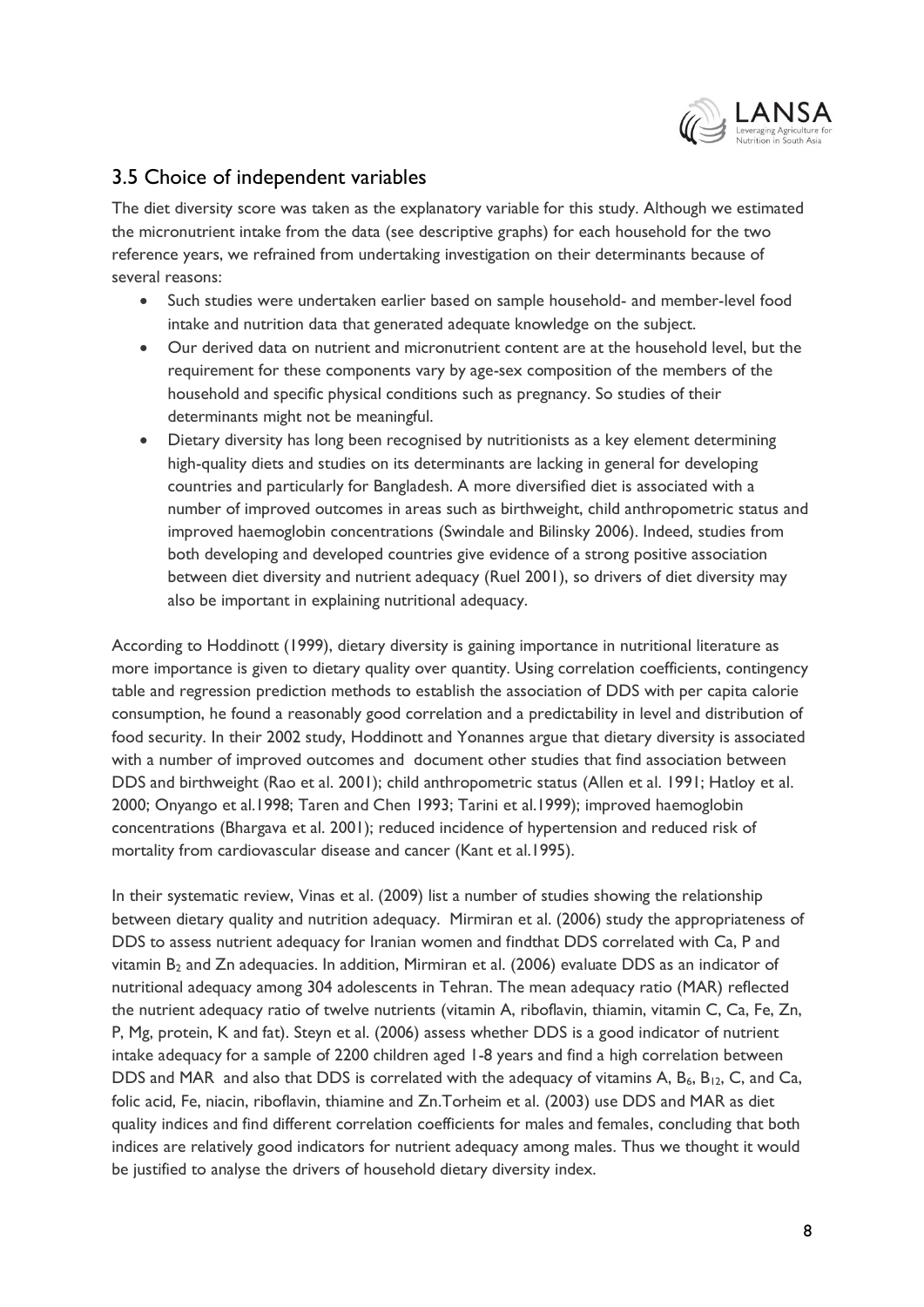

In our model, the list of dietary diversity determining variables includes division dummy to capture the regional fixed effect (culture, people's food preferences, resources available in the area). Dummy variables are also included for month of interview to capture the seasonal variations in dietary patterns in Bangladesh that follow the agricultural production cycle (Smith and Subandoro 2006), which also influences the prices and availability of foods. We included dummy variable indicating the location of household, sex of household head, education of head, education of spouse (to capture the importance of nutritional knowledge in better quality foods and thus nutrition); household size (to capture the possible scale effect); price of rice and food price index (to capture the price effect on consumption of non-rice foods) and the non-food environment such as use of sanitary latrines (good sanitation), use of safe water and availability of electricity (a proxy for infrastructure development).

The main point of interest for this study is the effect of agricultural income and its composition on dietary diversity. One may argue that the level and the composition of the intake of different food items would be determined by the level of per capita income of the households and the prices of different food items. It does not matter from which source the income is derived. If enough food is available in the market and the prices are affordable, the household can purchase the preferred amount even if the household members do not produce the food in the family farm. A contrary argument is that under certain circumstances the cost of producing food in the owned farm may be lower than the cost of acquisition from the market, and those who produce the food may consume higher amounts than those accessing the food from the market. The food produced from animal sources contains high quality protein and micronutrients. So households engaged in animal production (the higher the proportion of income derived from livestock farming) may have higher dietary diversity with a larger proportion of quality food items in their food basket. In order to test the hypothesis, we included the relevant income variables in the model for diet diversity.

### 3.6 Measuring farming diversity index

Agricultural involvement of the household is crucial for the nutrition intake of the household members. More often than not, a household involved in diversified agricultural activities has the probability of having a higher dietary diversity or food consumption score. That is why we have constructed an index, the farming diversity index that takes into consideration the agricultural involvement of a household. The index is calculated on the basis of 13 different categories of agricultural farming viz., cereals, pulses, oilseeds, potato, leafy vegetables, other vegetables, fruits, tubers/roots, fisheries, meat, eggs, milk and cash crops. If a household is involved in producing and farming a definite category, the score for that particular group is considered as 1. Zero is assigned to those households who aren't involved in the agricultural farming of a category. Thus we have calculated the cumulative score for all the groups.

### 3.7 The empirical model

To model the household behaviour we used the framework of Bergson-Samuelson social welfare function. Households follow some bargaining process to maximise utility of the members subject to nutrition provisioning functions, budget constraints and full-income constraints. Following Smith (2004b), the utility functions can be specified as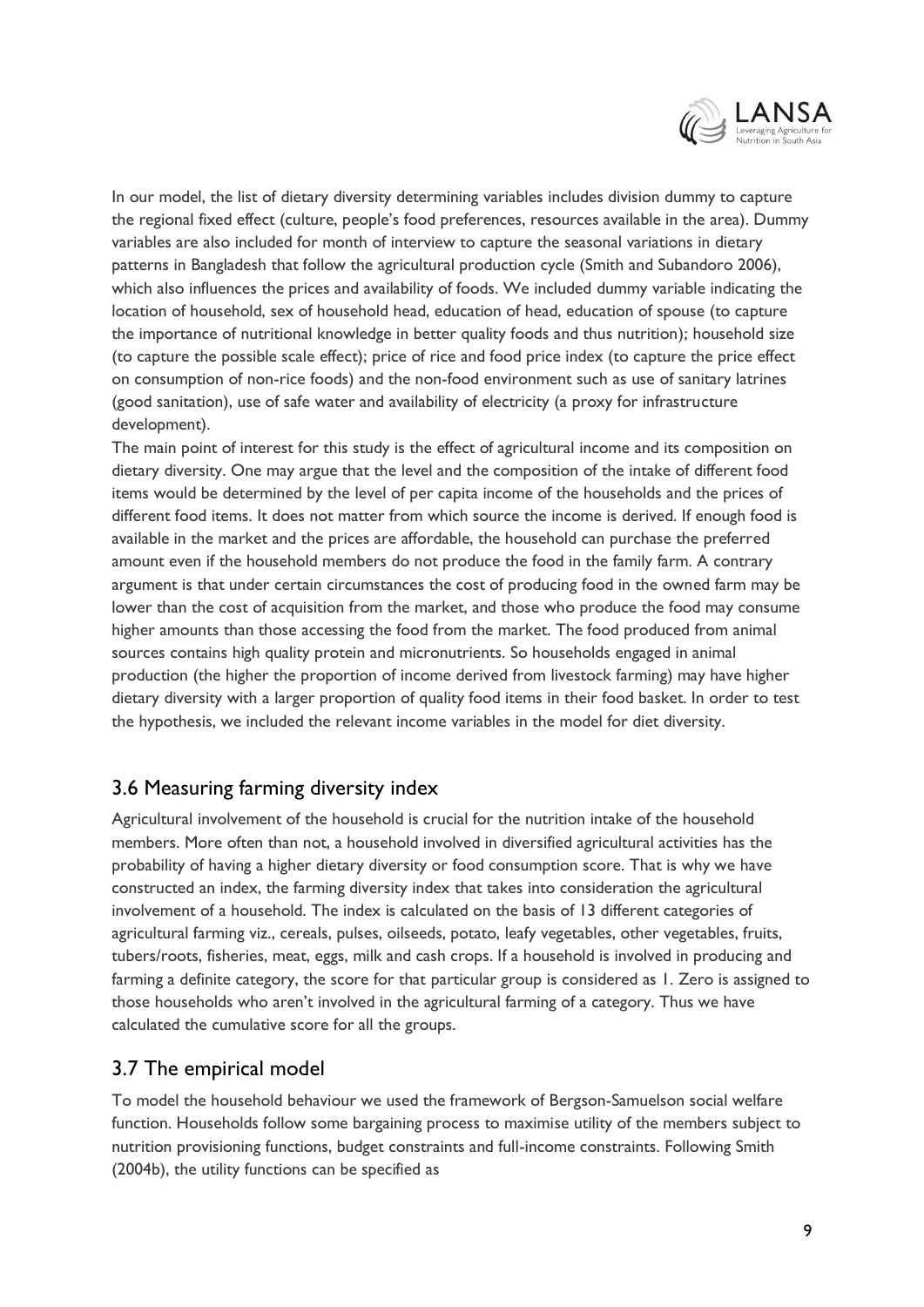

### $U_i = U_i(N_1, ..., N_1, F_1, ..., F_k, X_0, T_L), i = 1, ..., I,$

Where the N<sub>i</sub>, i=1...I are members' nutrition provisioning functions, the F<sub>k</sub>, k=1...K, are individual foods consumed by each member,  $X_0$  is non-food commodities and services consumed, and  $T_L$  is leisure time. Nutrition provisioning is the process through which goods, especially food, are combined with care time to provide for a person's nutritional health or status. The nutrition provisioning functions is

$$
N_i = N_i (Z_1, ..., Z_j, X_{NO}, T_N, \Omega_N), i = 1, ... I
$$

where

$$
Z_j = Z_j(F_1, ..., F_K), j = 1, ...J
$$

Here the  $Z_i$ ,  $j=1,...,j$  are nutrients, such as calories, proteins and fats (the macronutrients) or vitamin A, zinc, and iron (micronutrients), all of which are derived from foods. The variable  $X_{N0}$  is non-food inputs into nutrition provisioning (e.g., medicines),  $T_N$  is time spent in nutrition provisioning (e.g., feeding a child), and the vector  $\Omega_N$  contains relevant individual, household and community characteristics.

The reduced form nutrient demand function is as follows:

$$
Z_j^* = (P_F, P_o, W, E, \Omega_N), j = 1, ... J
$$

where PF and Po are vectors of food and non-food prices, respectively, W is a vector of household members' wages (incomes), and  $\Omega_N$  is a vector of exogenous variables.

In order to explain the nutritional status of the household, we have run separate regressions on separate dependent variables for the years 2000 and 2010. As mentioned earlier, the dietary diversity index and food consumption score have been used as dependent variables in separate regression equations. Moreover, we have estimated the model at both the national and rural levels, which offers us a useful juxtaposition of estimated value of coefficients for better interpretation.

For modeling dietary diversity, we have divided the foods into 7 different categories, viz., cereals, pulses and legumes, roots and tubers, animal products (meat, eggs and milk), vegetable, fruits, and oil and oilseeds. As we have data for a large sample size and the diversity index exhibits continuous form, ordinary least square fits the model well. Similarly, the regression on food consumption score has been run using the ordinary least square method.

Notwithstanding this, the explanatory variable 'household income' included in both the sample regression functions suffers from endogeneity which can be imputed to omitted variable bias. Using an 'instrumental variable' is widely regarded as an effective tool to get rid of prevailing endogeneity. We have used two instrumental variables — 'number of male members who belong to working age' and 'number of female members who belong to working age' and thereby instrumented the endogenous variable 'household income'. As we have deployed instrumental variables in our analysis, the "two stage least square" (2SLS) method has been applied.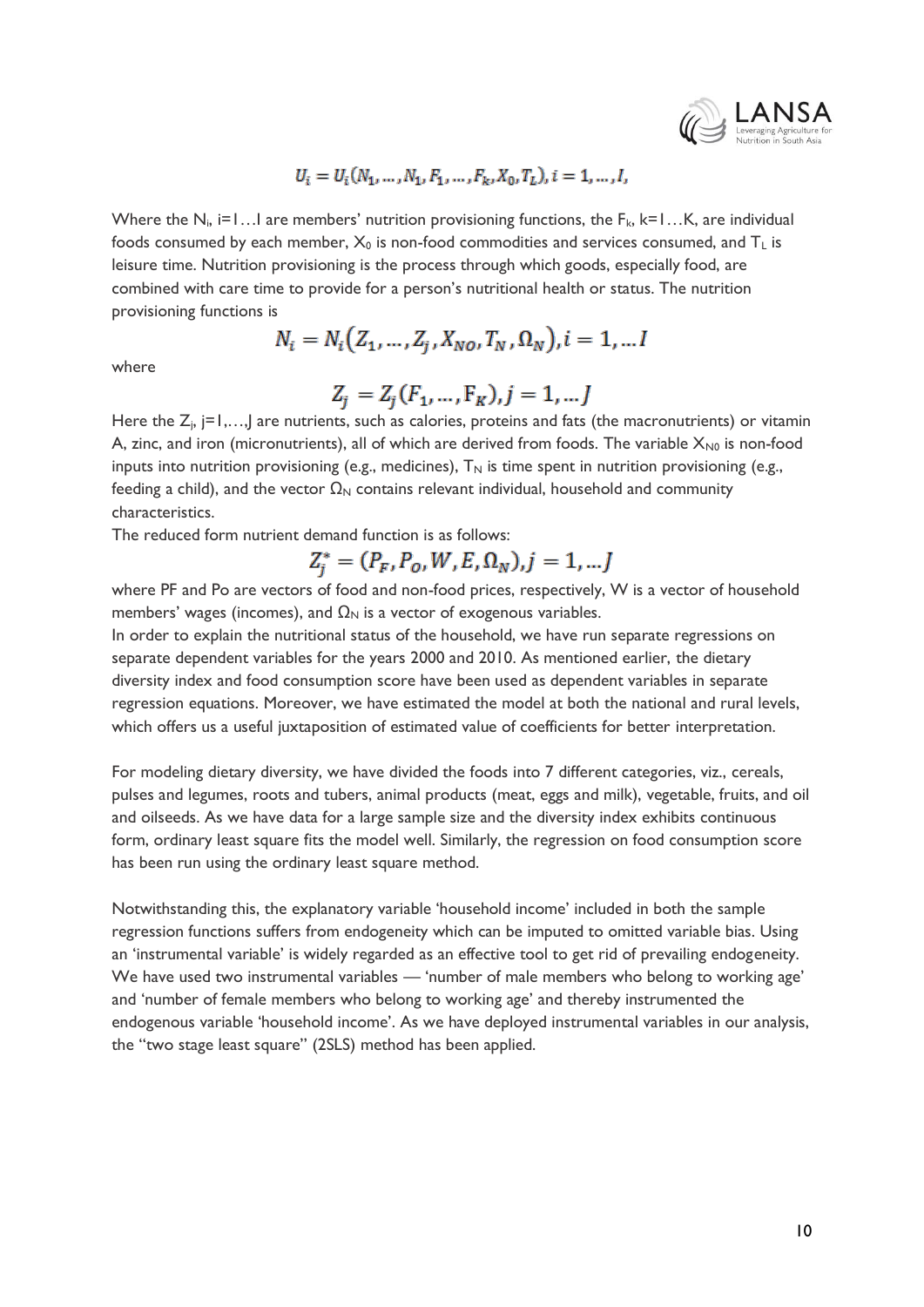

# 4. Results and Discussion

### 4.1 Changes in dietary diversity, food consumption score and nutrient intake (2000 to 2010)

**Table 1** presents the findings on changes in dietary diversity and micronutrient intakes of different nutrients over 2000 to 2010. Average DDS registered a decade-long progression. The diversity score was low at 4.82 in 2000 and increased to 4.95 in 2010. The adult equivalent energy consumption, however, did not have a linear trend. The per capita calorie intake declined marginally from 2354 kcal in 2000 to 2344 kcal in 2010. The decline in energy intake reflects a trend in the reduction in per capita rice consumption that has started in recent years (at 1.7 kg per person per year during 2000-2010). The protein intake saw a modest rise over the period 2000-10 that reflects respectable improvement in diet quality. Fat intake also registered a steady progression over this decade. Vitamin A is an indispensable micronutrient. Insufficient supply of vitamin A causes child blindness. Bangladesh has made good progress in reducing vitamin A deficiency through supplementation with vitamin A capsules. From the food intake data, we find an increase in vitamin A intake from 215 to 308 mcg per person per day, an increase of nearly 50 per cent over the ten year period. Zinc is an important mineral that acts as an inhibitor of diarrhoeal diseases and contributes to the development of cognitive ability of the children. However, the consumption of foods rich in zinc registered a downward trend throughout the decade. This is an issue of serious health and nutrition concern.

| Variables                                   | 2000 | 2010            |
|---------------------------------------------|------|-----------------|
| Dietary diversity index (with range 1 to 7) | 4.82 | 4.95            |
| Food consumption score                      | 63.7 | 58.2            |
| Energy (Kcal/per day per capita)            | 2355 | 2344            |
| Protein (gram/per day per capita)           | 67.7 | 70.1            |
| Fat (gram/per day per capita)               | 34.3 | 34.1            |
| Vitamin A (microgram/per day per capita)    | 215  | 308             |
| Iron (milligram /per day per capita)        | 33.2 | $\overline{34}$ |
| Zinc (milligram/per day per capita)         | 16.2 | 15.8            |
|                                             |      |                 |

**Table 1: Trends in DDS and micronutrient intake over the decade (2000-2010)**

**Source:** Derived from household level food acquisition data reported in HIES of the Bangladesh Bureau of Statistics.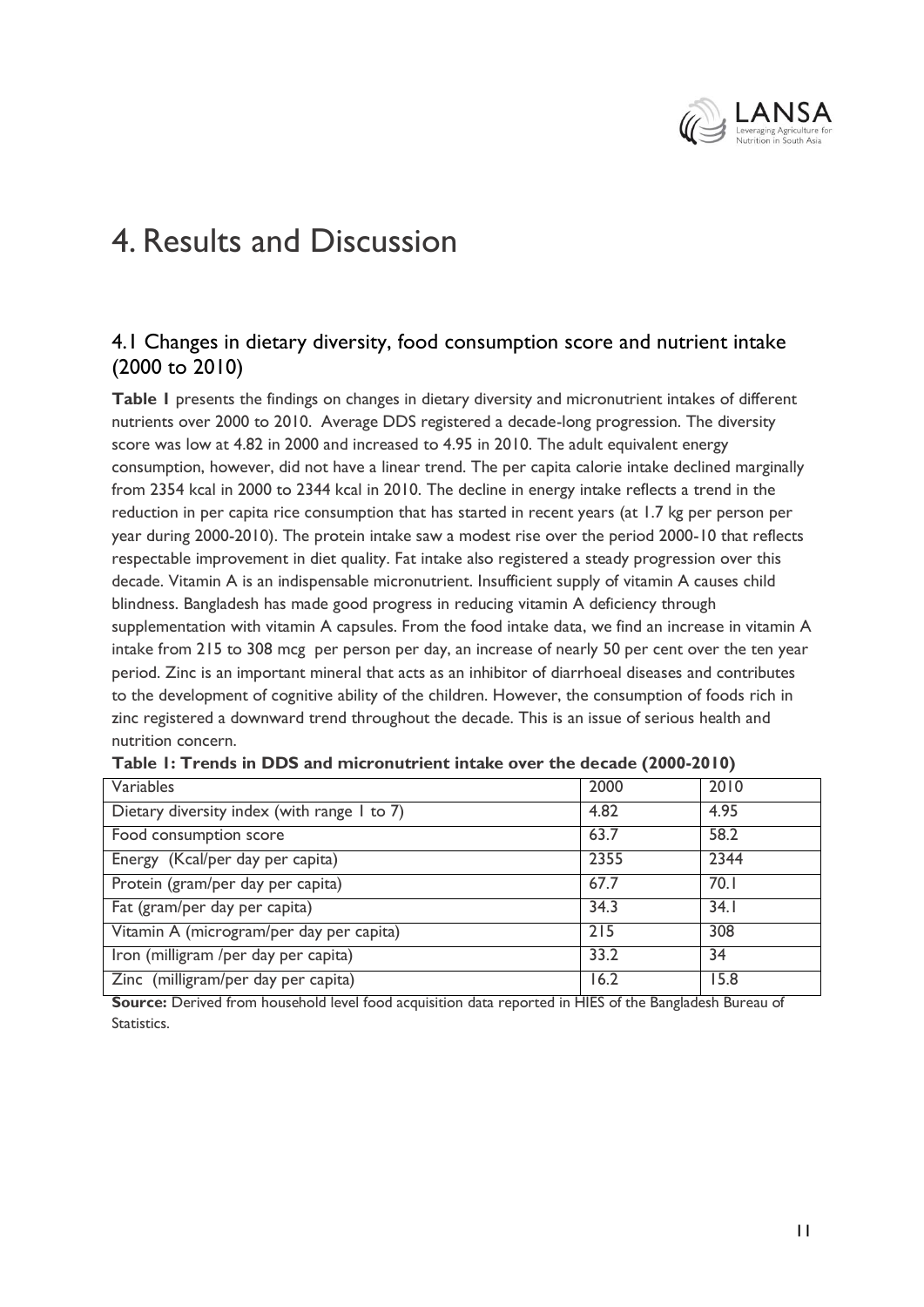



Figure 1: Importance of different food groups as sources of protein, iron and zinc for the years 2000 & 2010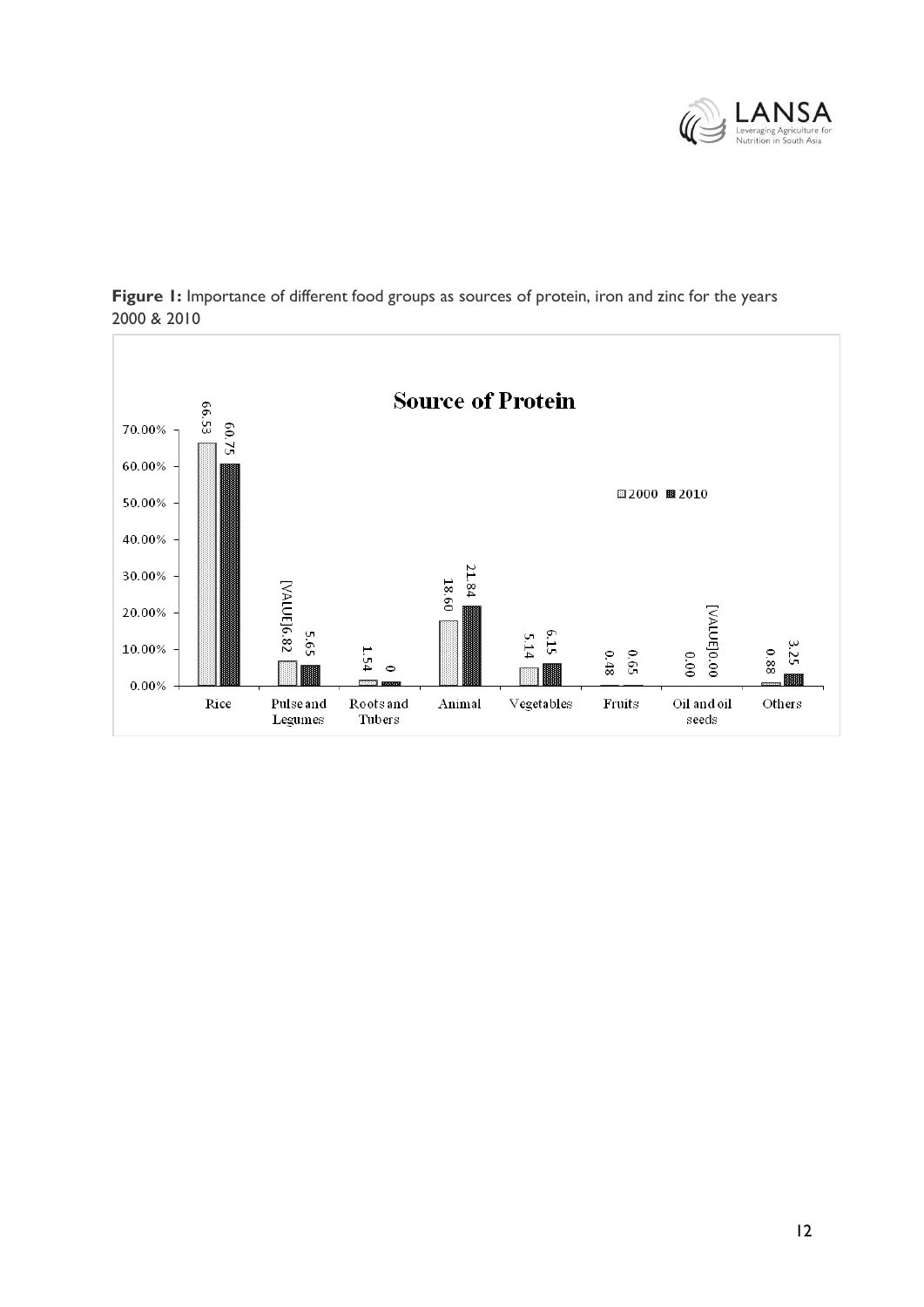





**Figure 1** shows the change in the sources of protein, iron and zinc, the three important quality nutrients. It may be noted that though rice is still the major source of these nutrients, its importance in providing these nutrients has declined over time. Animal products have assumed more importance in providing protein, while vegetables have assumed significance in providing iron. The reduction in rice intake has had a negative impact on zinc availability. But it has not been compensated by the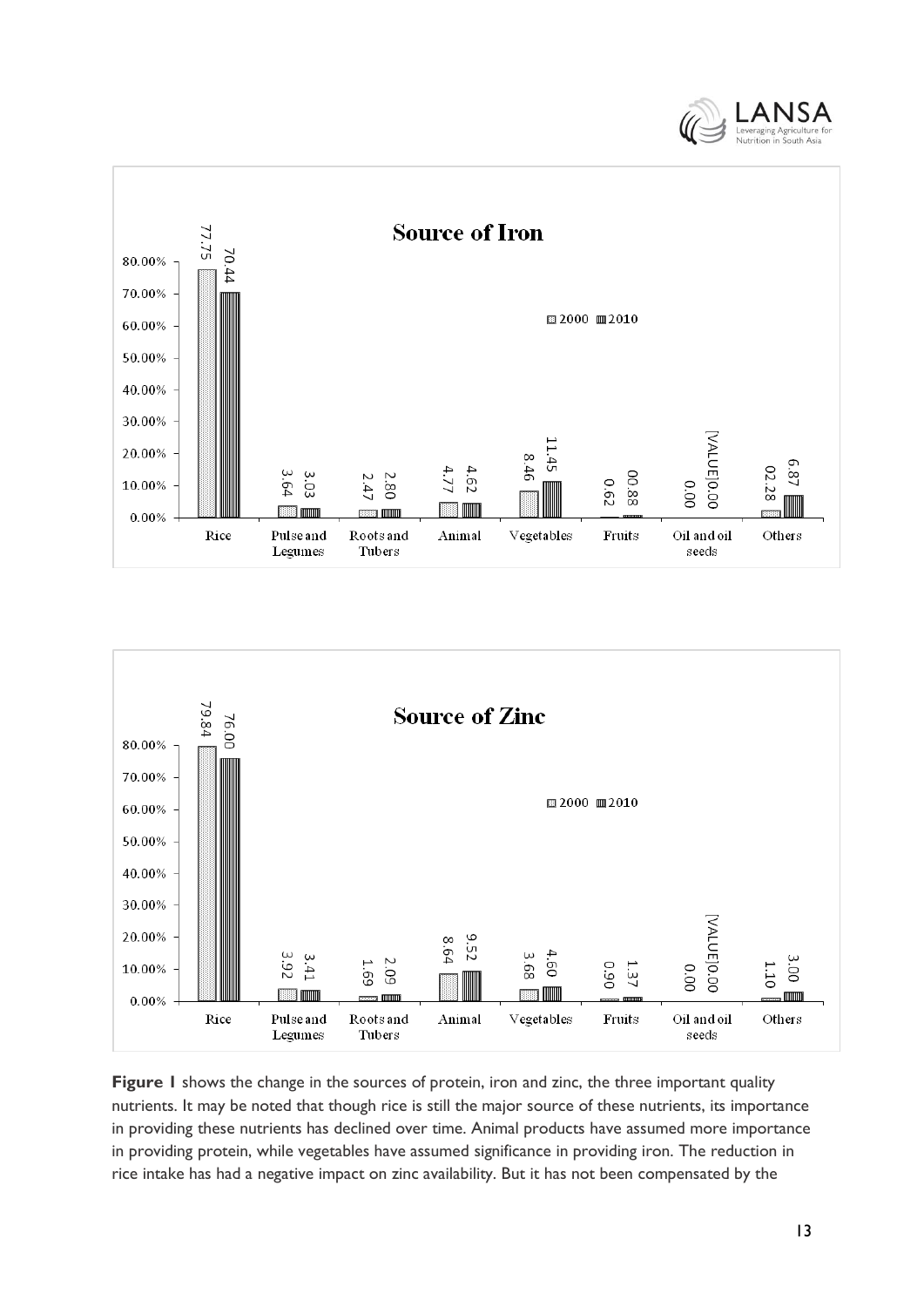

increase in the consumption of animal products and vegetables that are other important sources of zinc.

### 4.2 Drivers of diet diversity: Results of regression analysis

The change in the major explanatory variables of diet diversity used in the model and their variance is reported in **Table 2**. It may be noted that the sample population living in urban areas has increased from 32 per cent in 2000 to 36 per cent in 2010. The number of members per household has reduced substantially from 5.2 in 2000 to 4.5 in 2010, a reflection of rapid progress made in fertility control. Some progress has also been made in the literacy levels. The average year of schooling for the household head has increased from 3.4 years to 3.9 years over the decade. For the spouse, the progress has been even better, from 2.4 in 2000 to 3.4 in 2010. Improvement in the educational attainment of the spouse is an indication of some headway made in women's empowerment. The major determinants of income for the household are the ownership of assets, the number of working members, and the level of education of workers. The ownership of land, the most important asset in rural areas, has hardly changed despite rapid rural-urban migration of the population. The average size of land ownership per household has increased from 0.86 to 0.90 acre over 2000 to 2010.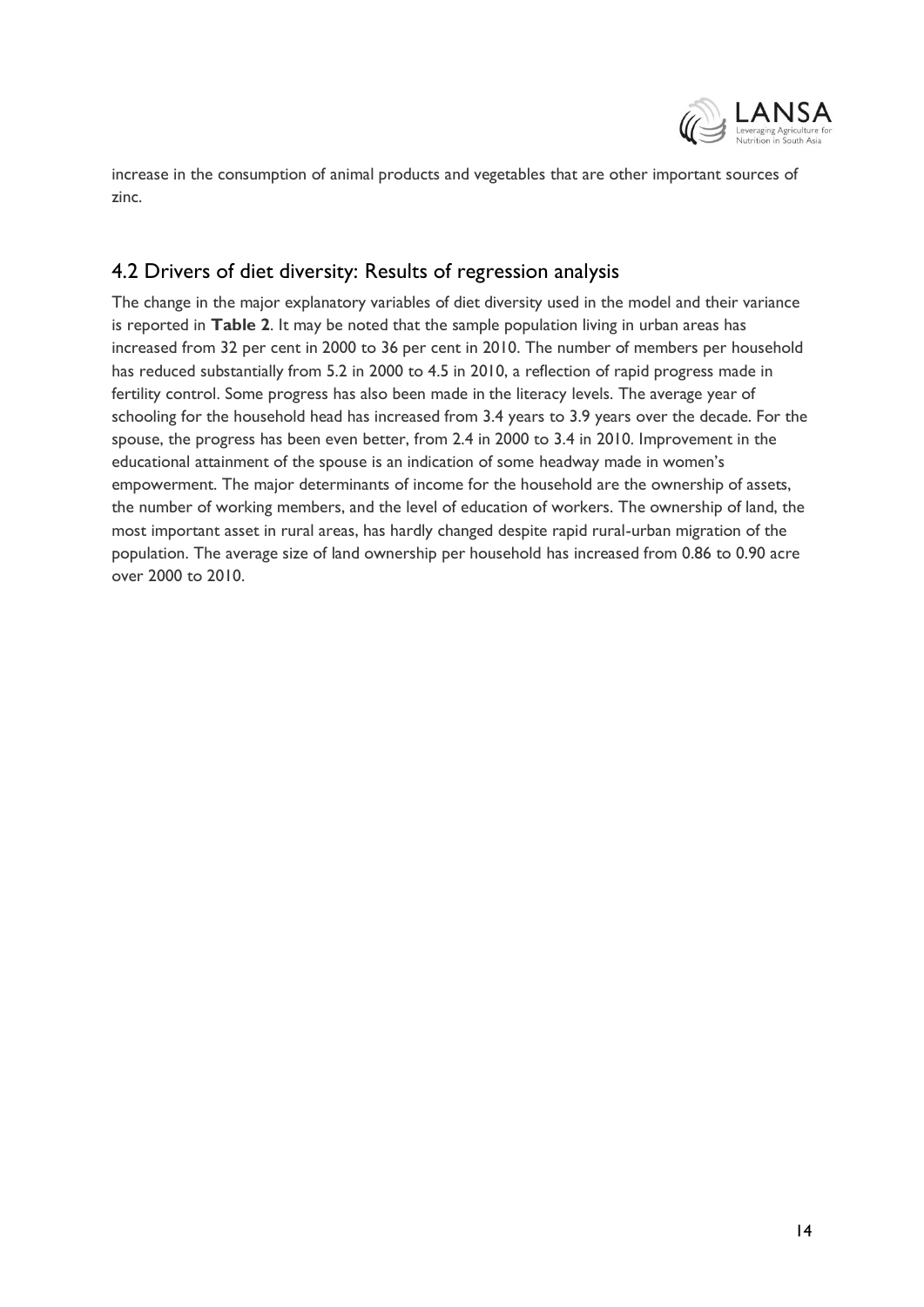

| Table 2: Mean and variance of major explanatory variables for diet diversity, 2000 and |  |  |  |
|----------------------------------------------------------------------------------------|--|--|--|
| 2010                                                                                   |  |  |  |

| Variables                                                      | 2000   |           | 2010  |           |
|----------------------------------------------------------------|--------|-----------|-------|-----------|
|                                                                | Mean   | Std. Dev. | Mean  | Std. Dev. |
| Urban households (percentage)                                  | 32%    | 0.47      | 36%   | 0.48      |
| Female-headed households (percentage)                          | 9%     | 0.29      | 14%   | 0.35      |
| Education of household head (year)                             | 3.43   | 4.36      | 3.86  | 4.49      |
| Education of household head's spouse (year)                    | 2.36   | 3.59      | 3.41  | 4.05      |
| Literacy of household head (percentage)                        | 45%    | 0.49      | 50%   | 0.5       |
| Literacy of the spouse (percentage)                            | 36%    | 0.48      | 40%   | 0.49      |
| Household size (number)                                        | 5.18   | 2.2       | 4.54  | 1.89      |
| Land owned (acre)                                              | 0.86   | 4.53      | 0.9   | 2.41      |
| Monthly household income (in thousandsTk)                      | 6.16   | 18.13     | 12.02 | 16.92     |
| Price of rice (Tk)                                             | 12.51  | .8        | 33.22 | 4.32      |
| Household Involvement in different agricultural activities (%) |        |           |       |           |
| Agricultural production                                        | 58%    | 0.49      | 68%   | 0.47      |
| Crop production only                                           | 22%    | 0.41      | 22%   | 0.41      |
| Both crop and livestock                                        | 20%    | 0.4       | 25%   | 0.43      |
| Crop, livestock and fisheries                                  | 3%     | 0.17      | 6%    | 0.24      |
| Household living conditions and infrastructure                 |        |           |       |           |
| Use safe drinking water (percentage)                           | 88.15% | 0.32      | 85%   | 0.37      |
| Have electricity connection (percentage)                       | 37.31% | 0.48      | 58%   | 0.49      |
| Use sanitary latrine (percentage)                              | 23.02% | 0.42      | 37%   | 0.48      |

**Source**: Derived from household level data reported in HIES of 2000, and 2010, Bangladesh Bureau of **Statistics** 

With regard to the non-food environment, the achievement in good sanitary practices in 2010 still remains low at 37 per cent of the households using sanitary latrines, only a marginal improvement over the rate of 23 per cent achieved in 2000. Bangladesh has achieved respectable progress in the use of safe drinking water with 88 per cent of the population having access in 2000, but the HIES data show some deterioration in this respect in 2010. We have used the access to electricity supply as a proxy measure for infrastructure development. The number of households having access to electricity has increased from 37 to 58 per cent over the decade, indicating substantial progress in this regard.

The growth in household income has been respectable, from US\$ 1,354 per household per year in 2000 to US\$ 2,240 in 2010, an increase of 65 per cent over the 10-year period. The income growth should have increased the capacity of the households to move from a predominantly cereal-based diet to a diet composed of better quality nutritious foods which are high in terms of calorie provision compared to cereals. Nearly two-thirds of the households earned some income from agriculture in 2010, an increase from 58 per cent in 2000. There is however a lack of specialisation in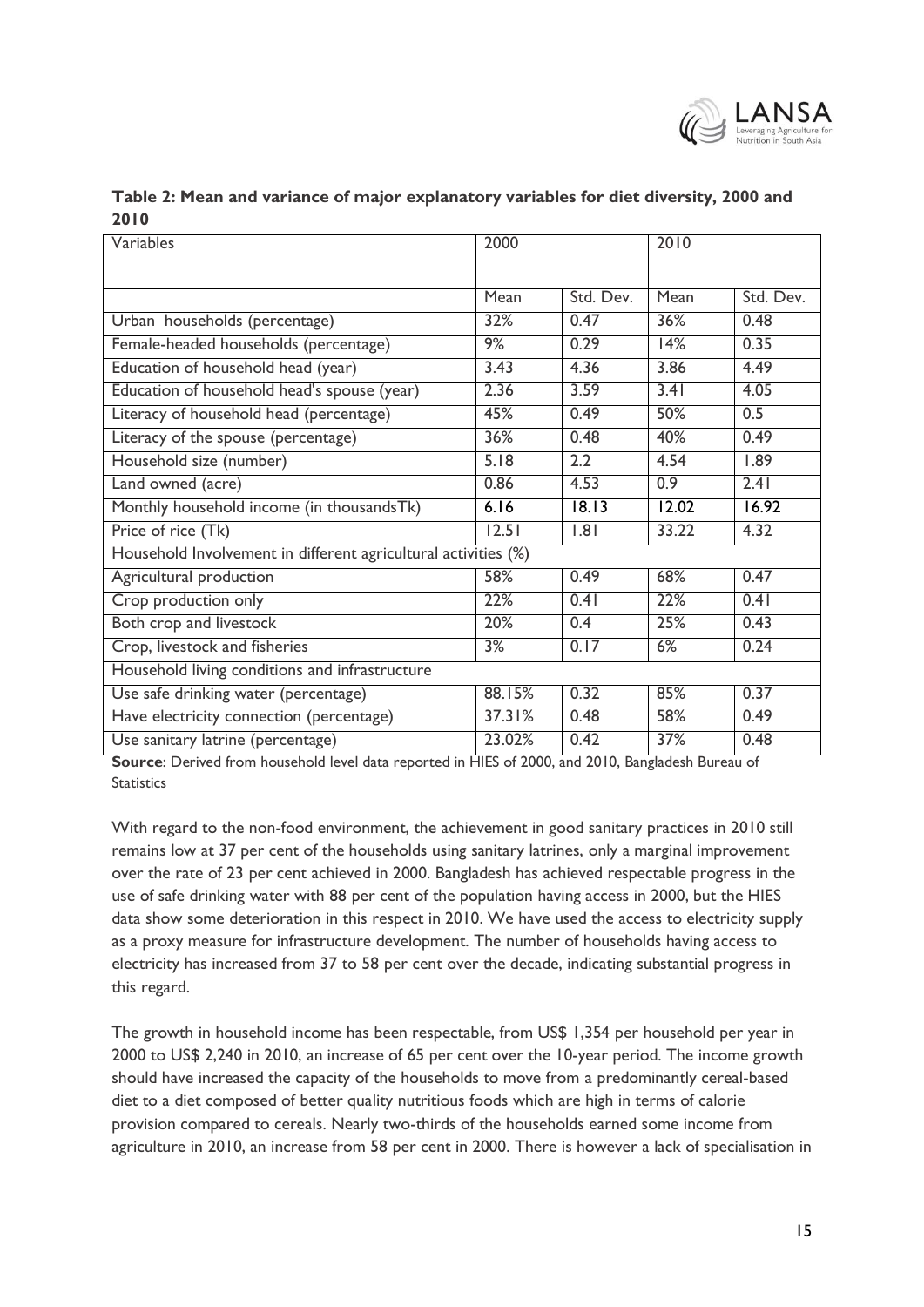

agriculture. Households who are exclusively engaged in cereal production were recorded in HIES at only 15 per cent, another 17 per cent were engaged in both crop and livestock production activities.

## 4.3 The drivers of diet diversity and food consumption score: The estimate of the model

**Table 3** reports the results of the estimated model on the basis of 2SLS regression. In order to obtain unbiased and consistent parameter estimates, we instrumented income by constructing instruments based on the number of male and female members of working age. The Dhaka division has been used as the reference division for divisional dummies. In case of month dummies, the month of June has been considered as the reference month. Price index simply represents the ratio of 'price of rice' to 'price weight'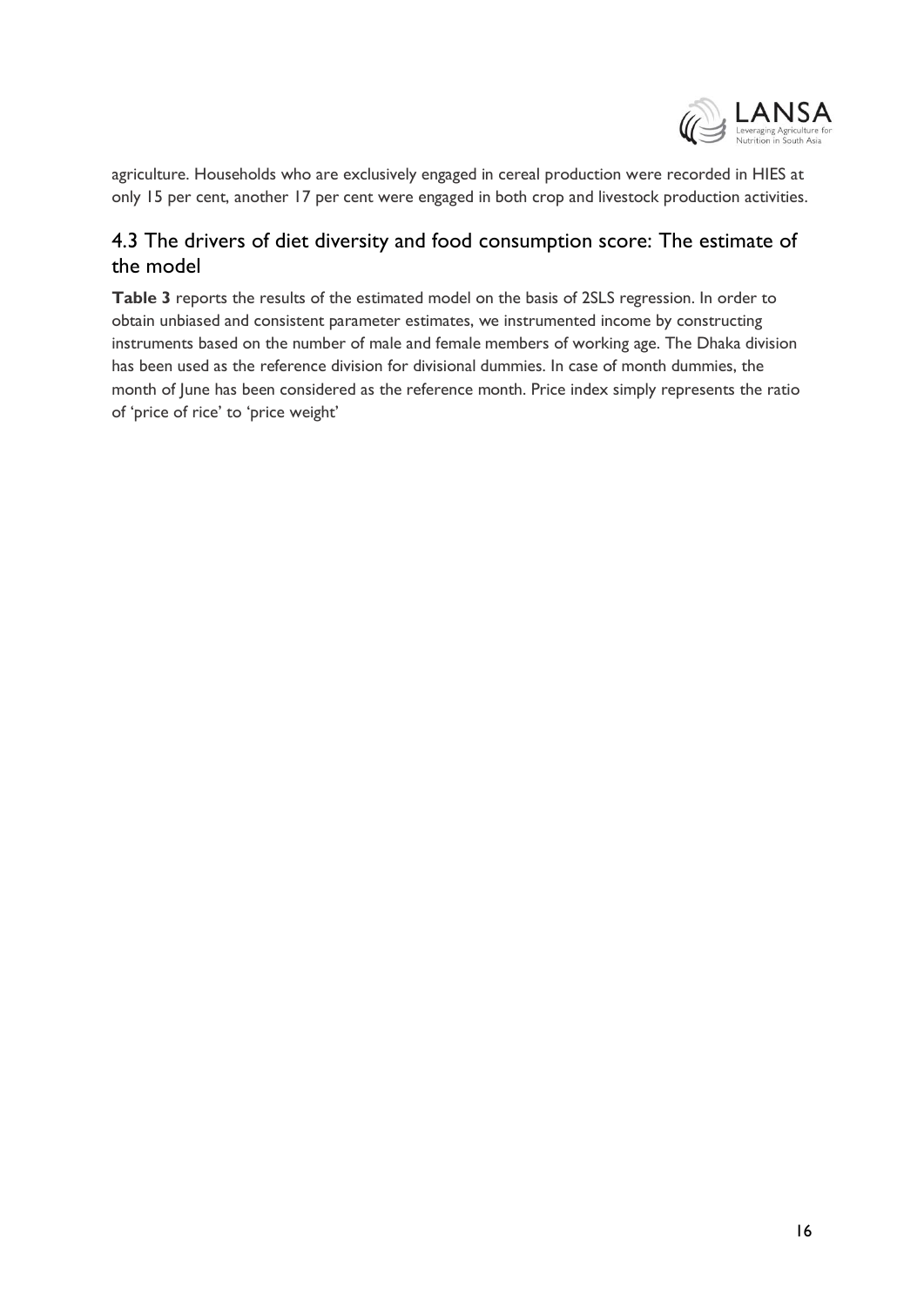

#### **Table 3: 2SLS ordinary least square regression estimates for dietary diversity index** Level of significance: \*\*\* p<0.01, \*\* p<0.05, \* p<0.1

| Independent Variables                   | 2000            |               | 2010         |             |  |
|-----------------------------------------|-----------------|---------------|--------------|-------------|--|
|                                         | <b>National</b> | Rural         | National     | Rural       |  |
| Annual household income                 | $0.01***$       | $0.01***$     | $0.004***$   | $0.0037***$ |  |
| (in thousands Tk)                       |                 |               |              |             |  |
| Chittagong                              | $0.07***$       | $0.07*$       | $0.23***$    | $0.29***$   |  |
| Rajshahi                                | $-0.19***$      | $-0.25***$    | $-0.03$      | $-0.05**$   |  |
| Khulna                                  | $-0.33***$      | $-0.23***$    | $0.23***$    | $0.19***$   |  |
| <b>Barisal</b>                          | $-0.37***$      | $-0.31***$    | $-0.17***$   | $-0.12***$  |  |
| Sylhet                                  | $-0.29***$      | $-0.25***$    | $0.11***$    | $0.05***$   |  |
| Month of January                        | $-0.09**$       | $-0.26***$    | $-0.29***$   | $-0.47***$  |  |
| Month of February                       | $-0.28***$      | $-0.19***$    | $-0.19***$   | $-0.09***$  |  |
| Month of March                          | $-0.25***$      | $-0.27***$    | $-0.17***$   | $-0.08**$   |  |
| Month of April                          | $-0.16***$      | $-0.31***$    | $-0.13***$   | 0.01        |  |
| Month of May                            | $-0.11***$      | $-0.24***$    | $0.08**$     | $0.27***$   |  |
| Month of July                           | 0.005           | $-0.10**$     | $-0.07**$    | $-0.15***$  |  |
| Month of August                         | $-0.27***$      | $-0.25***$    | $0.24***$    | $0.14***$   |  |
| Month of September                      | $-0.21***$      | $-0.35***$    | $-0.30***$   | $-0.18***$  |  |
| Month of October                        | $-0.19***$      | $-0.33***$    | $-0.25***$   | $-0.28***$  |  |
| Month of November                       | $-0.27***$      | $-0.47***$    | $-0.50***$   | $-0.42***$  |  |
| Month of December                       | $0.15***$       | $0.10**$      | $-0.30***$   | $-0.31***$  |  |
| Female-headed household                 | $-0.16***$      | $-0.20***$    | $-0.08***$   | $-0.09***$  |  |
| Educational qualification of household  | $0.02***$       | $0.01***$     | 0.0004       | 0.003       |  |
| head                                    |                 |               |              |             |  |
| Educational qualification of the spouse | $-0.01***$      | $-0.01$       | $0.005**$    | $0.01**$    |  |
| Price index (relative to price of rice) | $0.03***$       | $0.04***$     | 0.01         | $0.04**$    |  |
| Land ownership                          | $-0.0005***$    | $-0.0006$ *** | $-0.0002***$ |             |  |
|                                         |                 |               |              | $0.0002***$ |  |
| Value of non-land asset                 | $-0.01***$      | $-0.002***$   | $-0.001$ *** | $-0.0004**$ |  |
| (in thousands Tk)                       |                 |               |              |             |  |
| Access to safe drinking water           | $-0.07**$       | 0.01          | $0.04**$     | 0.03        |  |
| Access to electricity connection        | $0.28***$       | $0.23***$     | $0.11***$    | $0.08***$   |  |
| Access to sanitary latrine              | $0.07***$       | $0.06**$      | 0.01         | $-0.01$     |  |
| Remittance in taka (dummy)              | $-0.08***$      | $-0.12***$    | $-0.26***$   | $-0.18***$  |  |
| Farming diversity index                 | $0.03***$       | $0.03***$     | $0.01***$    | $0.02***$   |  |
| Intercept                               | $4.32***$       | $4.26***$     | $4.35***$    | $4.16***$   |  |

The average dietary diversity index for the years 2000 and 2010 has been regressed on the basis of the listed variables. Separate regressions have been run for the national and rural levels. Findings from the regression obviously suggest thatdiet diversity is positively associated with income. The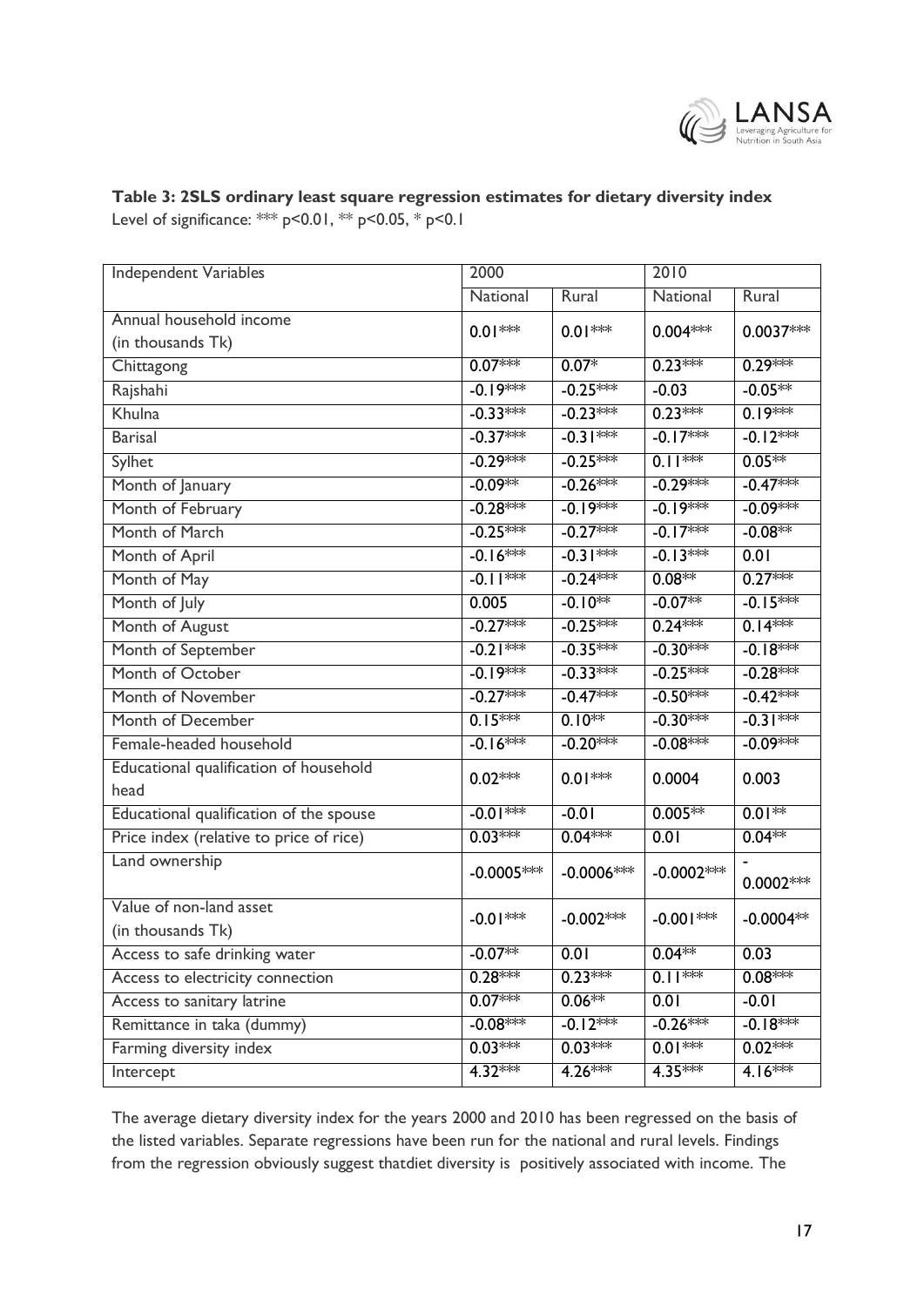

'division fixed effect' was significant in most cases, which reflects the fact that the locations of the households matter in influencing diet diversity, presumably because of difference in food preferences due to geographical location and cultural influence on the choice of the food basket. Assuming June as the reference period, month dummies have been introduced to capture the seasonal variation of the average dietary diversity index.

Apart from regional and seasonal variations, the coefficients of female-headed households, land ownership, value of non-land assets, and access to electricity connections are found to be statistically significant. Coefficients for the rest of the variables show a somewhat mixed picture. The coefficients for the variable educational qualifications of household head as well as access to sanitary latrines were significant for the year 2000 at both national and rural levels, whereas they appear to be insignificant for the year 2010. On the other hand, coefficients for foreign remittance (dummy) and educational qualification of the spouse were insignificant in 2000 but found to be significant in the year 2010.

In 2000, female-headed households experienced a lower DDS (ranging from 0.1 to 0.2 unit approximately) than male-headed households at both national and rural levels. In Bangladesh, women usually have less mobility than their male counterparts (social and cultural norms). Women who manage the household (some of them are widows, separated or divorced and without any male earning member) are not necessarily more empowered. Absence of adult male members, lack of participation in marketing, and seclusion within the household might account for the lower DDS for the female-headed households. The situation has somewhat improved in 2010 where female-headed households had, on an average, a DDS which is 0.1 unit lower than male-headed households at both national and rural levels. This improvement can be attributed to women empowerment at the rural level both by government- and NGO-led programmes. The findings also show that an increase in the price of rice induce households to reduce rice consumption and allocate more income to acquisition of non-rice foods, leading to higher diet diversity.

The main hypothesis that we wanted to test is whether the household's involvement with agriculture, even after controlling for all other factors, will have a positive association with its dietary diversity. The coefficient of the farming diversity index representing the household's engagement in agriculture is found positive and statistically significant for both years. We can therefore accept the hypothesis that involvement in agricultural activity promotes diet diversity. Other things remaining constant, one unit increase in the diversity index will induce 0.03 unit increase in the average dietary diversity at both national and rural levels for the year 2000. The value of the coefficient becomes 0.01 and 0.02 at national and rural levels, respectively, for the year 2010. Thus, agriculture and its diversity play a pivotal role for leveraging diet diversity and hence impact nutritional outcomes. The food consumption score has been regressed on the basis of the same variables as listed in **Table 3**. **Table 4** shows the estimated values of the coefficients.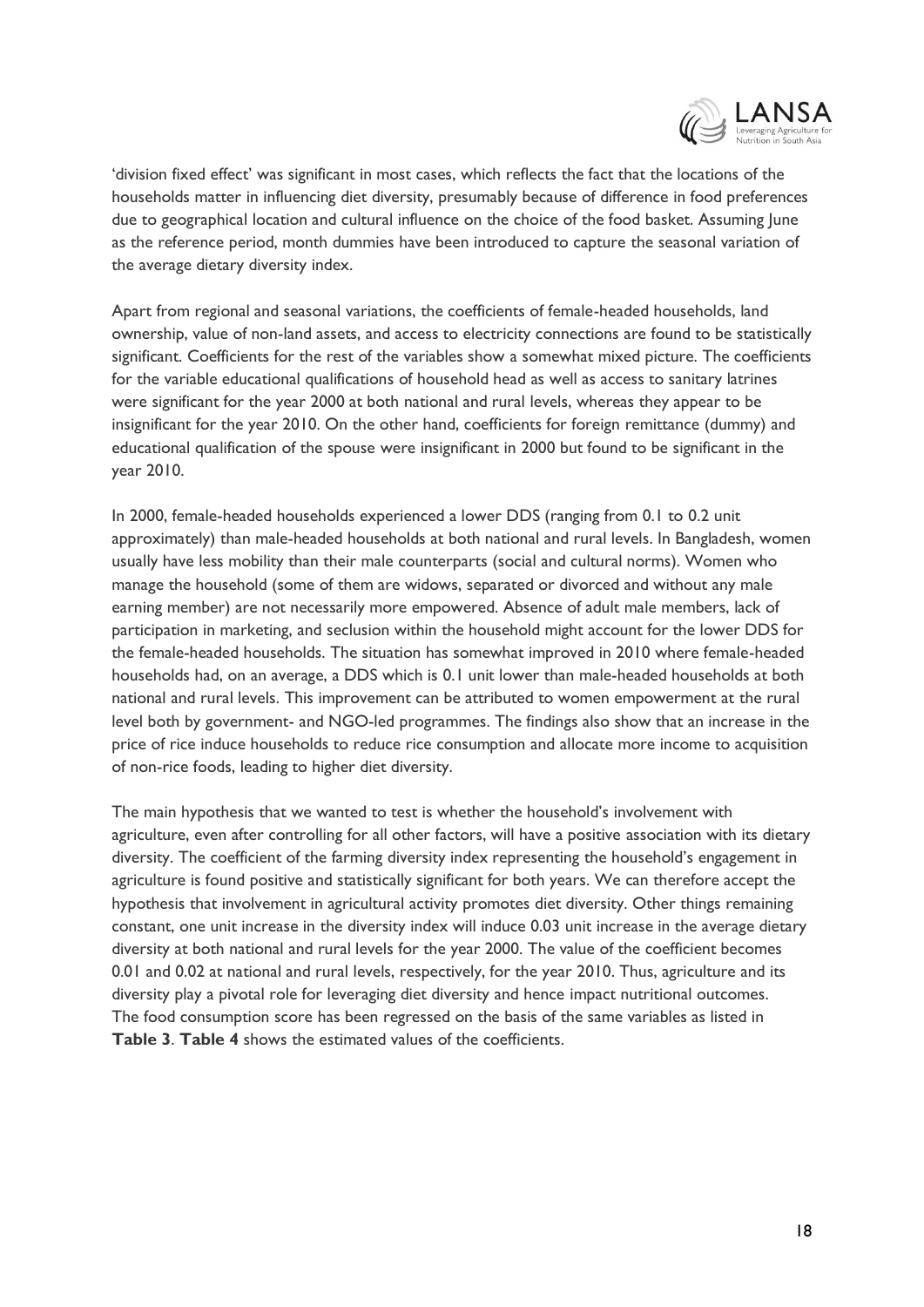

### **Table 4: 2SLS Ordinary least square regression estimates for food consumption score**

| c<br>$P$ - $V$ . $V$ i,<br>$P - 0.03, P - 0.1$ |                   |             |            |            |  |  |
|------------------------------------------------|-------------------|-------------|------------|------------|--|--|
| Independent Variables                          | 2000              |             | 2010       |            |  |  |
|                                                | National<br>Rural |             | National   | Rural      |  |  |
| Annual household income                        | $0.19***$         | $0.17***$   | $0.09***$  | $0.07***$  |  |  |
| (in thousands $Tk1$ )                          |                   |             |            |            |  |  |
| Chittagong                                     | $3.49***$         | 0.37        | $5.03***$  | $4.47***$  |  |  |
| Rajshahi                                       | $-11.34***$       | $-13.58***$ | $-6.10***$ | $-7.56***$ |  |  |
| Khulna                                         | $-10.99***$       | $-10.86***$ | $-1.73***$ | $-4.05***$ |  |  |
| <b>Barisal</b>                                 | $-9.34***$        | $-8.52***$  | $-4.80***$ | $-4.54***$ |  |  |
| Sylhet                                         | $-3.94***$        | $-1.39$     | $5.34***$  | $3.40***$  |  |  |
| Month of January                               | 0.28              | $-3.55***$  | $-4.69***$ | $-5.32***$ |  |  |
| Month of February                              | $-5.04***$        | $-2.70**$   | $-5.67***$ | $-2.78***$ |  |  |
| Month of March                                 | $-2.97***$        | $-3.47***$  | $-3.51***$ | $-1.07$    |  |  |
| Month of April                                 | $-5.41***$        | $-7.06***$  | $-2.86***$ | 0.74       |  |  |
| Month of May                                   | $-2.85***$        | $-4.59***$  | 1.25       | $4.90***$  |  |  |
| Month of July                                  | 1.06              | 0.05        | $-1.45*$   | $-2.66***$ |  |  |
| Month of August                                | $-3.89***$        | $-2.78***$  | 8.08 ***   | $7.30***$  |  |  |
| Month of September                             | $-2.84***$        | $-4.75***$  | $2.32***$  | $6.84***$  |  |  |
| Month of October                               | $-0.79$           | $-1.21$     | $-1.81***$ | $-1.74**$  |  |  |
| Month of November                              | $-1.88**$         | $-4.18***$  | $-2.85***$ | $-2.17**$  |  |  |
| Month of December                              | $6.23***$         | $5.79***$   | $-4.21***$ | $-4.10***$ |  |  |
| Female-headed household                        | $-1.62**$         | $-2.25***$  | $-0.89*$   | $-1.49**$  |  |  |
| Educational qualification of household-head    | $0.48***$         | $0.43***$   | $0.15***$  | $0.23***$  |  |  |
| Educational qualification of the spouse        | $0.16*$           | $0.28**$    | $0.39***$  | $0.32***$  |  |  |
| Price index (relative to price of rice)        | $0.51***$         | $0.64***$   | $-1.14***$ | $-0.69*$   |  |  |
| Land ownership                                 | $-0.01***$        | $-0.01***$  | $-0.002*$  | 0.002      |  |  |
| Value of non-land asset                        | $-0.11***$        |             | $-0.02***$ |            |  |  |
| $(in$ thousands $Tk!)$ )                       |                   | $-0.03$     |            | $-0.005$   |  |  |
| Access to safe drinking water                  | $-1.08*$          | $-0.64$     | 0.5        | $-0.07$    |  |  |
| Access to electricity connection               | $7.70***$         | $6.15***$   | $4.12***$  | $4.19***$  |  |  |
| Access to sanitary latrine                     | $4.07***$         | $4.20***$   | $1.64***$  | $1.19***$  |  |  |
| Remittance received in Tk (dummy)              | $1.47*$           | 0.08        | $-2.67***$ | $-0.87$    |  |  |
| Farming diversity index                        | $1.39***$         | $1.37***$   | $0.20***$  | $0.61***$  |  |  |
| Intercept                                      | 50.85***          | 51.49***    | 52.41 ***  | 49.82 ***  |  |  |

Level of significance:  $** \times 0.01$ ,  $** \times 0.05$ ,  $* \times 0.1$ 

Note: \$1=80 taka.

Like that of **Table 3**, the divisional and seasonal dummies exhibit significant values in most cases, suggesting that the location of the household and the seasonal variation have substantial effect on the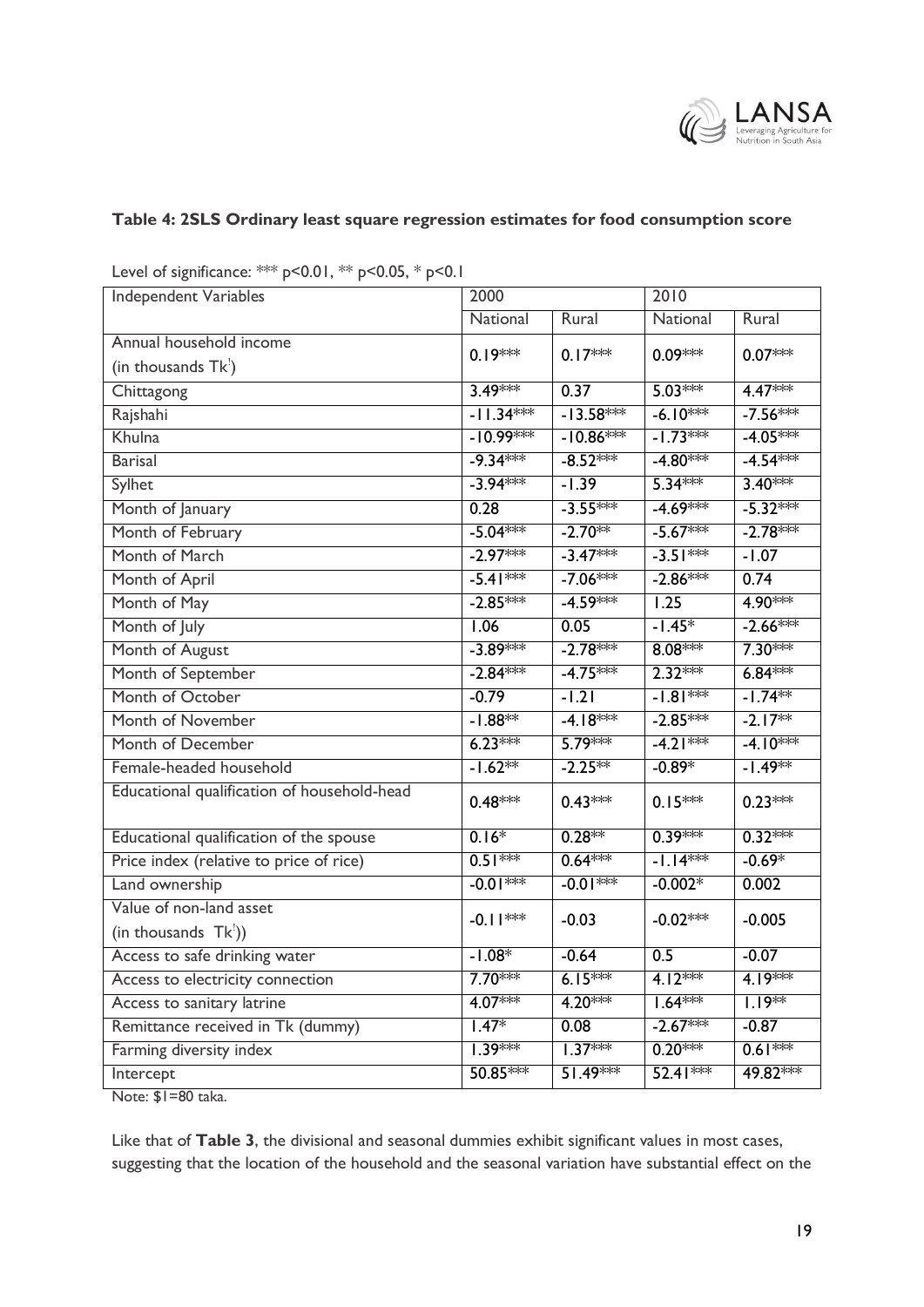

variation of the food consumption score. Coefficient for female-headed household is negative and significant for both the years. Besides, access to electricity connection and sanitary latrine is found to be significantly associated with the food consumption score. This can be attributed to the fact that households who have access to sanitary latrine and electricity connection have better economic status and can therefore afford a better diet. The coefficients of land ownership and value of nonland asset also exhibit significant values. Last but not the least, the farming diversity index is strongly associated with food consumption which further corroborates the fact that agriculture plays a vital role in promoting the food consumption score.

# 5. Summary and Conclusions

This paper uses the household-level data on food acquisition and consumption collected by the Bangladesh Bureau of Statistics as part of its household income and expenditure surveys to estimate diet diversity and the intake of different macro- and micronutrients using AO's conversion table of food items to nutrients. The major objective was to run a model of drivers of diet diversity and food consumption score and test whether agriculture and agricultural diversification matter in promoting diet diversity and hence nutritional outcomes.

The results show that the diet diversity and food consumption score has improved considerably in Bangladesh during 2000-2010. The energy intake remained almost stagnant, but there has been significant improvement in the intake of protein, vitamin A, and iron. The intake of zinc has marginally declined. The decline in per capita rice consumption over the period has led to a reduction in calorie, protein and zinc, but increased intake of animal products has compensated for the decline in protein and iron. Vitamin A increased from growing consumption of vegetables.

A multivariate regression model was estimated to find the factors associated with diet diversity. The significant factors are found to be household income, land ownership, the level of education of the head and the spouse, the sex of the household head, and the level of infrastructure development as measured by access to electrification. Controlling the effect of these variables, the findings show that the household's engagement in agriculture and the diversity in agricultural production positively affect diet diversity. The paper therefore concludes that agriculture promotes diet diversity, food consumption score and the nutrition outcomes.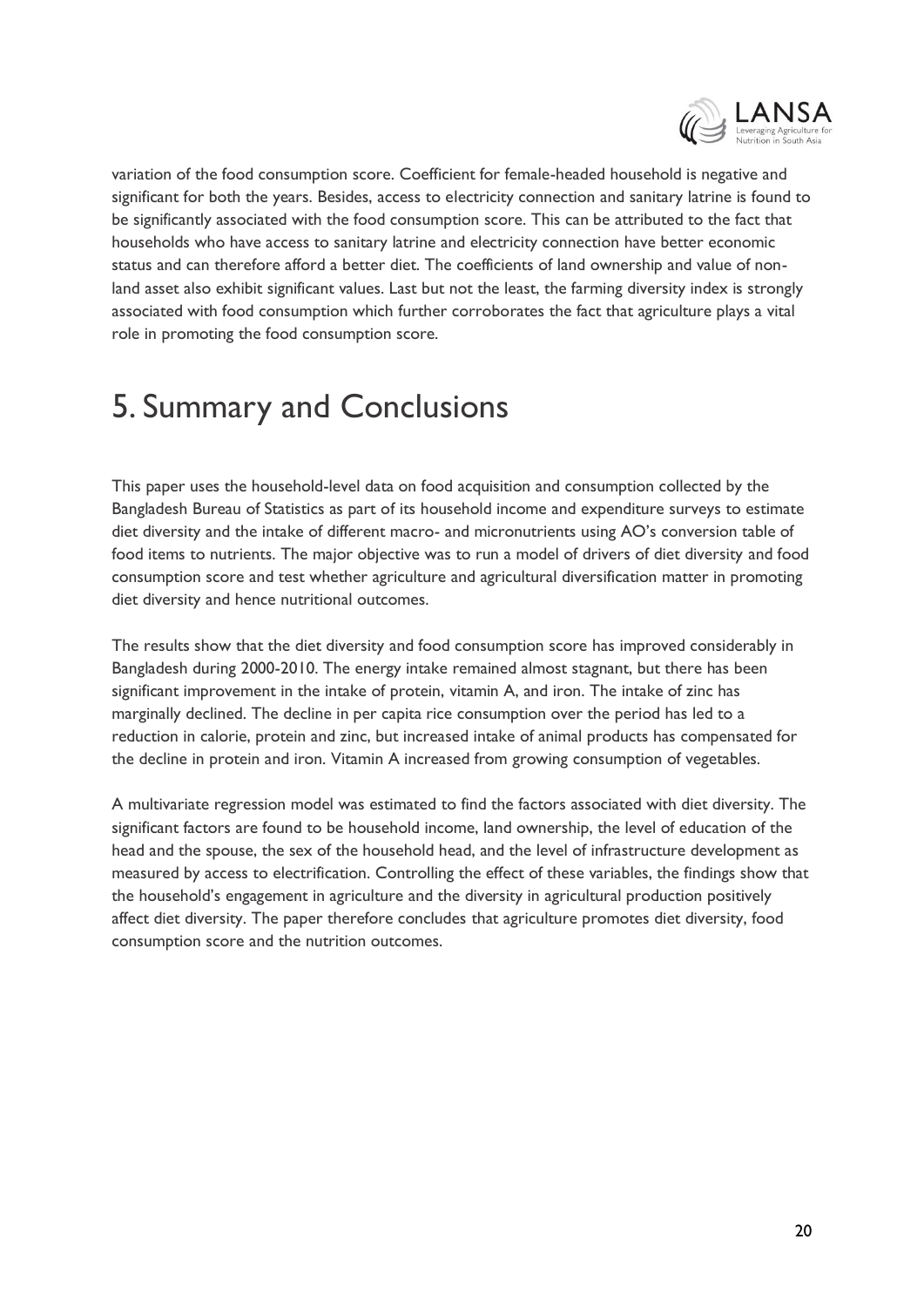

# References

- ACC/SCN (Administrative Committee on Coordination/Sub-Committee on Nutrition) (2000). Fourth Report on the World Nutrition Situation: Nutrition throughout the Life Cycle. Geneva: United Nations.
- Ahmed, T., Mahfuz, M., Ireen, S., Ahmed, A. M. S., Rahman, S., Islam, M., Alam, N., Hossain, I., Rahman, M., Choudhury, F. P. & Cravioto, A. ( 2012), Nutrition of Children and Women in Bangladesh: Trends and Directions for the Future. | Health PopulNutr, 30 (1), 1 - 11.
- Alam, N., Roy, S. K., Ahmed, T. & Ahmed, A. M. (2010), Nutritional Status, Dietary Intake, and Relevant Knowledge of Adolescent Girls in Rural Bangladesh. J Health PopulNutr, 28 (1), 86‐94.
- Alexander J. Stein (2003) Determinants of micronutrient nutrition and the potential role of novel, foodbased strategies in diminishing corresponding malnutrition: an economic analysis
- Allen, L. H., A. Black, J. Backstrand, G. Pelto, R. Ely, E. Molina, and A. Chavez. 1991. An analytical approach for exploring the importance of dietary quality versus quantity in the growth of Mexican children. Food and Nutrition Bulletin 13 (2): 95-104.
- Arsenault, J. E., Yakes, E. A., Hossain, M. B., Islam, M. M., Ahmed, T., Hotz, C., Lewis, B., Rahman, A. S., Jamil, K. M. & Brown, K. H. (2010) The Current High Prevalence of Dietary Zinc Inadequacy among Children and Women in Rural Bangladesh Could Be Substantially Ameliorated by Zinc Biofortification of Rice. J Nutr, 140 (9), 1683-90.
- Bangladesh Economic Review(2012), Economic Adviser's Wing, Finance Division, Ministry of Finance, Government of the People's Republic of Bangladesh.
- BBS (2011), Statistical Year Book of Bangladesh 2010. Dhaka, Bangladesh Bureau of Statistics.Statistics Division, Ministry of Planning, Government of the People's Republic of Bangladesh
- BBS HIES (2011), Report of the Household Income and Expenditure Survey 2010. Bangladesh, Bureau of Statistics, Ministry of Finance, People's Republic of Bangladesh.
- BDHS (2011), Bangladesh Demographic and Health Survey 2011. National Institute of Population Research and Training (NIPORT) and Mitra and Associates, Dhaka; Macro International Cleverton, Maryland.
- BBS (Bangladesh Bureau of Statistics) (2001). Preliminary Report of the Household Income and Expenditure Survey – 2000, Dhaka: Bangladesh Bureau of Statistics, Ministry of Planning, Government of the People's Republic of Bangladesh.
- Behrman, J., A. Deolalikar, and B. Wolfe. 1988. Nutrients: Impacts and determinants. The World Bank Economic Review 2 (3): 299-320.
- Behrman, J. and A. Deolalikar (1987). Will Developing Country Nutrition Improve with Income? A Case Study for Rural India, The Journal of Political Economy Vol. 95., No. 3, 492-507.
- Behrman, J. and B. Wolfe (1984). More Evidence on Nutrition Demand: Income Seems Overrated and Women's Schooling Underemphasized. Journal of Development Economics 14: 105-128.
- Bhargava A, Bouis H, Scrimshaw N. Dietary intake and socioeconomic factors are associated with the hemoglobin concentration of Bangladeshi women. | Nutr. 2001;131:758–64.
- Block, S. (2003). Maternal Nutrition Knowledge and the Demand for Micronutrient-Rich Foods: Evidence from Indonesia. Tufts University, Waltham, MA.
- Blumberg, Rae (1991), "Income under female versus male control," in Rae Blumberg (Ed.), Gender Family and Economy: The Triple Overlap (Newbury Park, CA: Sage Press), pp. 97-127.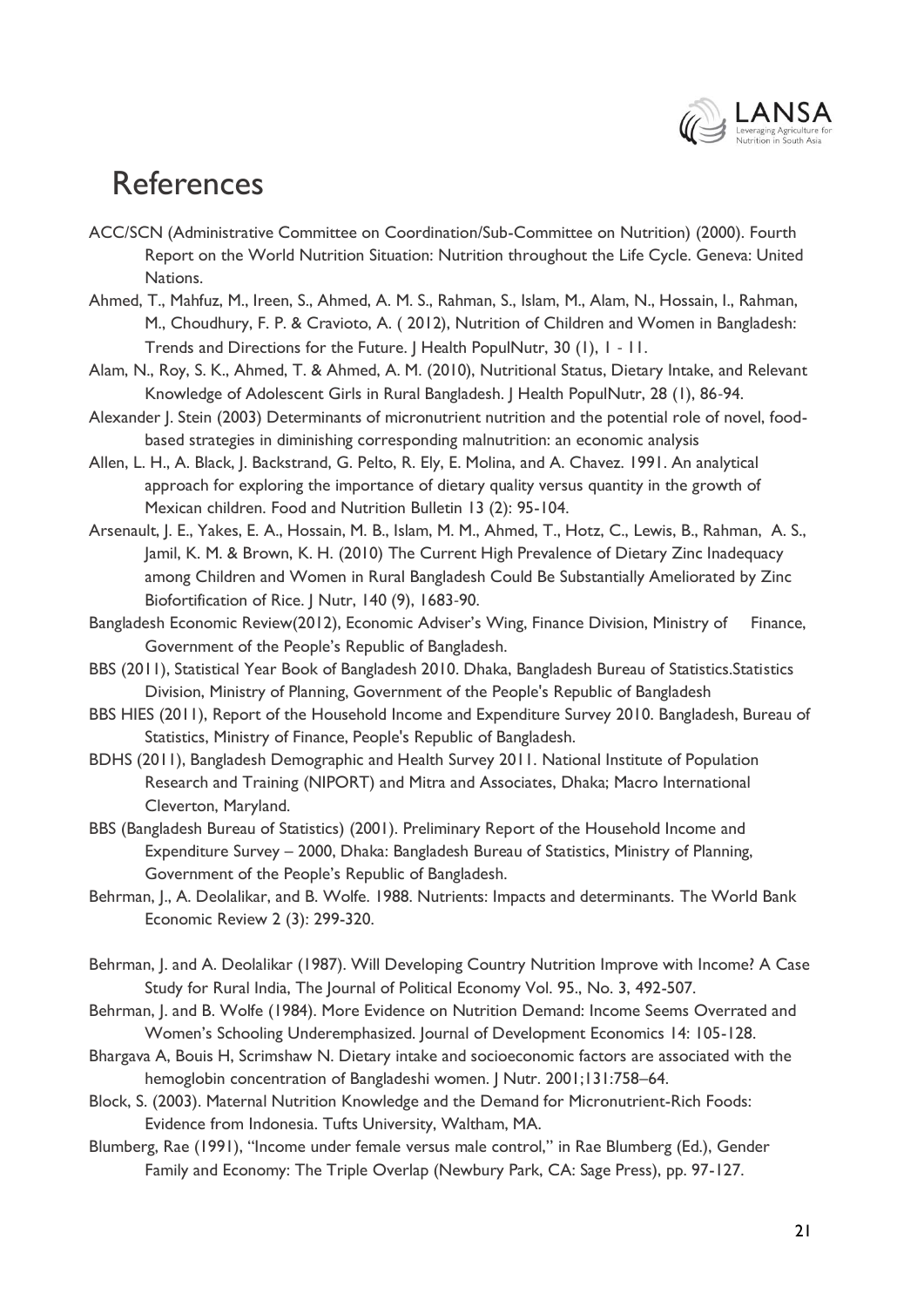

- Bound, J., D.A. Jaeger and R.M. Baker (1995). Problems with instrumental variables estimation when the correlation between the instruments and the endogenous explanatory variable is weak. Journal of the American Statistical Association 90 (no. 430): 443-450.
- Bouis, H. (2000). Development of modern varieties of rice: impacts on food security and poverty. Paper prepared for presentation at the International Rice Research Conference held at IRRI, Los Banos, Philippines, March 31-April 3.
- Bouis, H. (1999). Demand for non-staple foods and the role of micronutrients in improving nutrition: an analysis for Cambodia, Laos, Myanmar and Vietnam. Paper presented at the Indochinese Symposium on Globalization, Hanoi, Vietnam.
- Bouis H. and Hunt, J. (1999). Linking food and nutrition security: past lessons and future opportunities. Asian Development Review, 17(1-2): 168-213.
- Bouis, H., and M. J. G. Novenario-Reese (1997) The determinants of demand for micronutrients: An analysis of rural households in Bangladesh. Food Consumption and Nutrition Division Discussion Paper No. 32. Washington D.C.: International Food Policy Research Institute.
- Brinkman, H., de Pee, S., Sanogo, I., Subran, L., & Bloem, M. W. (2010), "High food prices and the global financial crisis have reduced access to nutritious food and worsened nutritional status and health", *Journal of Nutrition, 140*, 153S–161S.
- Bruce, Judith (1989), "Homes divided," World Development, Vol. 17, No. 7, pp. 979-992.
- Cameron, A. C. and Trivedi, P.K. (1998). Regression analysis of count data. Cambridge University Press, Cambridge CB2 2RU, UK.
- Davidson, R., and J.G. Mackinnon (1993). Estimation and inference in econometrics. New York: Oxford University Press.
- Deaton, Angus. (1997). The analysis of household surveys: A microeconomic approach to development policy. Baltimore: Published for the World Bank, John Hopkins University Press.
- Deaton, A.S. & Irish, M., 1984 Statistical models for zero expenditure in household budgets. Journal of Public Economics, 23, 59-60.
- Department for International Development (DFID) (1998). Support for University Fisheries Education and Research: Project Memorandum, Dhaka: Department for International Development, Aid Management Office.
- Del Ninno, C., Dorosh, P., Smith, L. & Roy, D. (2001). The 1998 Floods in Bangladesh Disaster Impacts, Household Coping Strategies, and Response. Research Report 122, International Food Policy Research Institute, Washington D.C.
- Dewan A. Rashid, Smith L, Rahman T, (2006) Determinants of Dietary Quality: Evidence from Bangladesh
- Drewnowski, A., S. Ahlstrom Henderson, A. Driscoll, and B. Rolls. (1997). The Dietary Variety Score: Assessing dietary quality in healthy young and older adults. Journal of the American Dietetic Association 97: 266-271.
- Dwyer, Daisy and Judith Bruce (1988), "A home divided: Women and income in the Third World" (Stanford, CA: Stanford University Press).
- Falkinger, J., and Zweimueller, J. (1996). The cross country Engel curve for product diversification. Structural Change and Economic Dynamics 7, 79-97.
- FAO/WHO/UNU. (1985). Protein and Energy Requirements.
- Faruque AS, Ahmed A.M.S, Ahmed T, Sack D. (2008), "Nutrition: basis for healthy children and mothers in Bangladesh", Journal of Health Population Nutrition, Vol 26, No 3, PP 325-39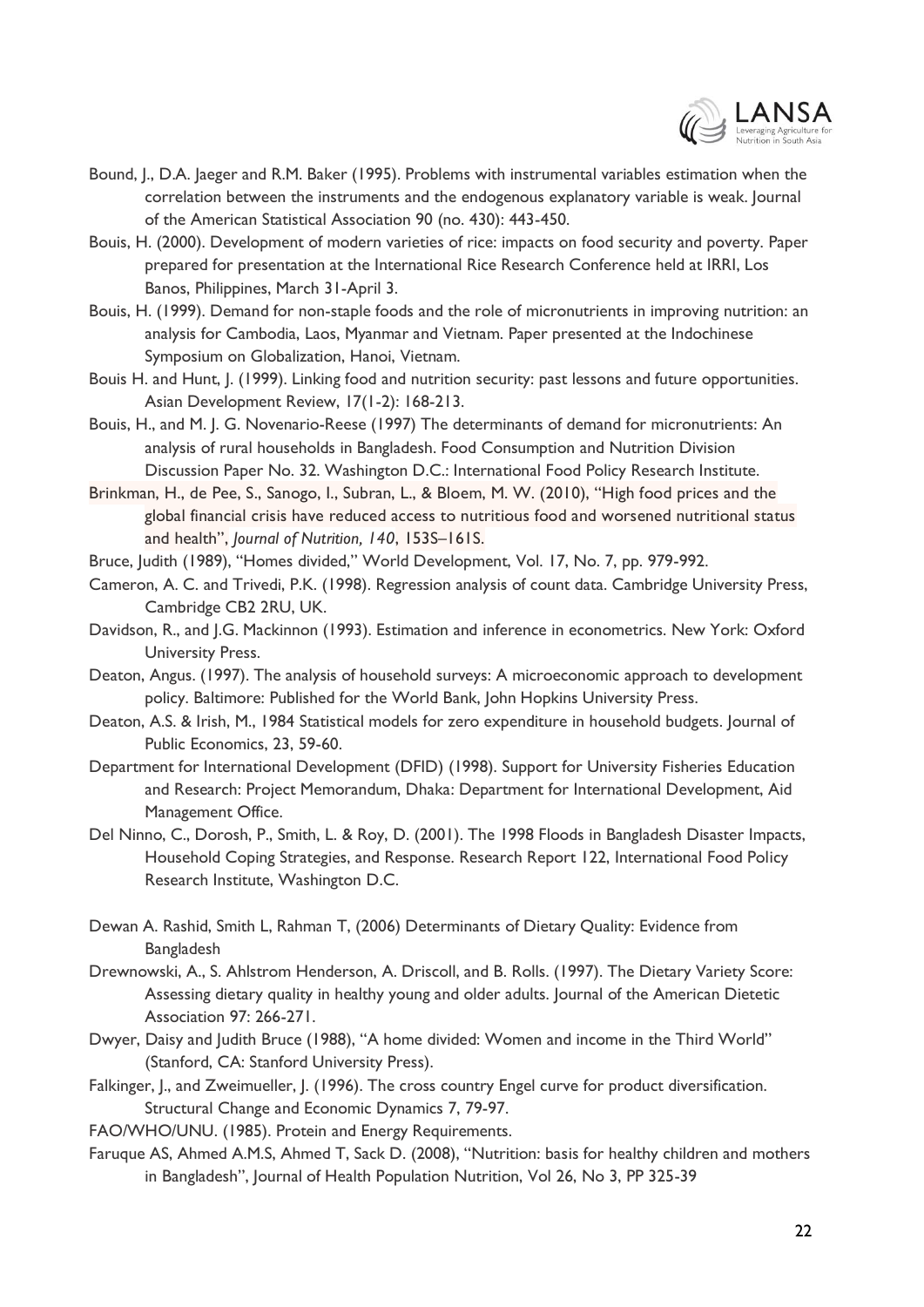

- Filmer, D., and Pritchett, L. (2001), "Estimating wealth effects without expenditure data-or tears: An application to educational enrollments in States of India," Demography, 38(1), 115-132.
- Foster, P. (1992). The World Food Problem: tackling the causes of undernutrition in the Third World. Lynne Rienner Publishers, Boulder.
- Gerber MJ, Scali JD, Michaud A, Durand MD, Astre CM, Dallongeville J, Romon MM, (2000) Profiles of a healthful diet and its relationship to biomarkers in a population sample from Mediterranean southern France. | Am Diet Assoc 100, 1164-1171.
- Gillespie S, Harris J, Kadiyala S (2011); "The Agriculture-Nutrition Disconnect in India: What do we know?" International Food Policy Research Institute, Washington DC.
- Gill, G.J., John, F., Edward, A., Cecilia, L., Tim, C., Saxena, N.C., & Rachel, S. (2003). Food Security and Millennium Development Goal on Hunger in Asia. Overseas Development Institute. 111 Westminister Bridge Road, London, UK.
- Gina Kennedy, Terri Ballard and MarieClaude Dop (2007) "Guidelines for Measuring Household and Individual Dietary Diversity, A simple tool for developing and evaluating food and nutrition security interventions" http://www.fao.org/3/a-i1983e.pdf
- Government of Bangladesh (GOB) (2000). Report of the Task Force on 'Comprehensive Food Security Policy for Bangladesh', Dhaka: Government of the People's Republic of Bangladesh.
- Guyer, Jane (1980), "Household budgets and women's incomes," Working Paper #28 (Boston: Boston University African Studies Center)
- Horton S. and Ross J.(2003), "The economics of iron deficiency" Food Policy, Vol 28, Issue 1, page 51- 75
- Haddad, L., J. Hoddinott, and H. Alderman, (1997). Intra Household Resource Allocation in Developing Countries: Models, Methods, and Policy. International Food Policy Research Institute, Washington, DC.
- Hatloy, A., L. E. Torheim, and A. Oshaug. (1998). Food variety a good indicator of nutritional adequacy of the diet? A case study from an urban area in Mali, West Africa. European Journal of Clinical Nutrition 52 (12): 891-898.
- Hatloy, A., J. Hallund, M. M. Diarra, and A. Oshaug. 2000. Food variety, socioeconomic status and nutritional status in urban and rural areas in Koutiala (Mali). Public Health Nutrition 3 (1): 57-65
- HKI (1985) Bangladesh Nutritional Blindness Study 1982‐83. Helen Keller International, 23.
- HKI (1999) Vitamin A Status throughout the Lifecycle in Rural Bangladesh: National Vitamin a Survey, 1997‐98. Helen Keller International, Bangladesh 20.
- HKI. (2001) When the Decision-maker is a woman: does it make a difference for the nutritional status of mothers and children? Nutritional Surveillance Project, bulletin No. 8. Nov.
- HKI (2005) Bangladesh in Facts and Figures 2004. Annual Report of the Nutritional Surveillance Project. Helen Keller International Bangladesh.
- HKI & JPGSPH 2011. State of Food Security and nutrition in Bangladesh:2010. Dhaka, BD: Hellen Keller International and James P Grant School of Public Health .
- Hoddinott, J. (1999),"Choosing outcome indicators of household food security", International Food policy Research Institute, 2033 K Street, N.W. Washington, D.C. 2006 U.S.A.
- Hoddinott, J. and Yonannes, Y. (2002), "Dietary diversity as a food security indicator", Washington, D.C.: Food and Nutrition Technical Assistance Project, FHI 360.
- Howarth E. Bouis and Resse (1997) THE DETERMINANTS OF DEMAND FOR MICRONUTRIENTS: AN ANALYSIS OF RURAL HOUSEHOLDS IN BANGLADESH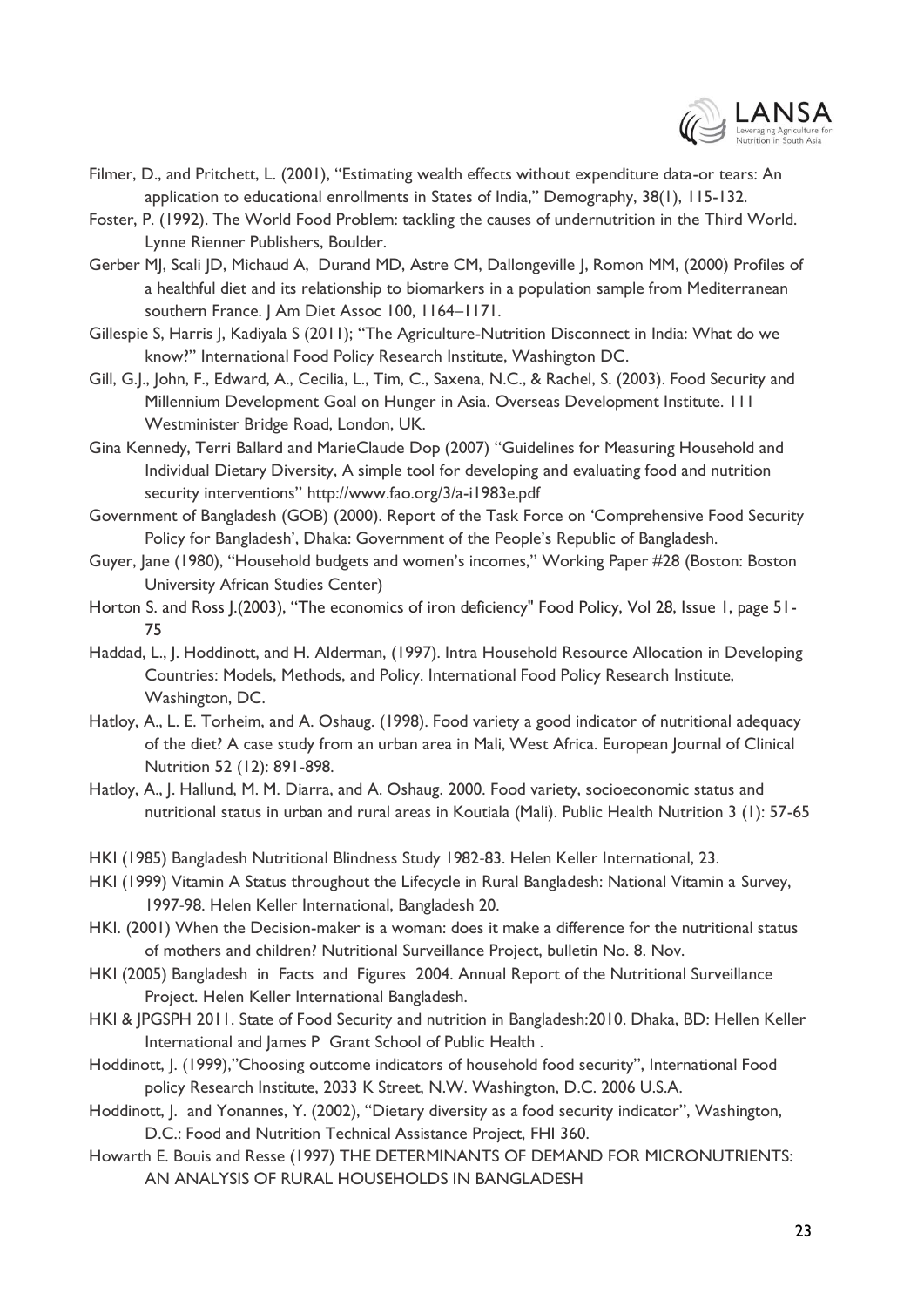

- IFPRI/BIDS/INFS/DATA/RDHN (1998). Commercial Vegetable and Polyculture Fish Production in Bangladesh: Their Impacts on Income, Household Resource Allocation, and Nutrition. Final Report. International Food Policy Research Institute, USA; Bangladesh Institute of Development Studies, Bangladesh; Institute of Nutrition & Food Science, Bangladesh; Data Analysis & Technical Assistance, Bangladesh; & Research Department of Human Nutrition, Denmark.
- IPHN/UNICEF/ICCIDD (2007) National Iodine Deficiency Disorders and Universal Salt Iodization Survey of Bangladesh 2004‐5. Institute of Public Health Nutrition, United Nation Children's Fund, International Centre for Control of Iodine Deficiency Disorders.
- Kant AK, Schatzkin A, Ziegler RG. Dietary diversity and subsequent cause-specific mortality in the NHANES I Epidemiologic Follow-up Study. *J Am Coll Nutr* 1995:14:233-8.
- Keen, M. (1986). Zero expenditures and the estimation of Engel curves. Journal of Applied Econometrics, 1, 277-286.
- Khan and Hossain, 1990, Khan, A.R. Hossain Mahabub (1989). The Strategy of Development in Bangladesh. St. Martin's Press (New York).
- Krebs-Smith, S., H. Smiciklas-Wright, H. Gutherie, and J. Krebs-Smith. (1987). The effects of variety in food choices on dietary quality. Journal of the American Dietetic Association 87: 897-903.
- Lafrance, J. (1999). An econometric model of the demand for food and nutrition. CUDARE Working Paper Series No. 885. Department of Agricultural and Resource Economics and Policy, University of California at Berkeley.

Medindia.net:<http://www.medindia.net/patients/Food%20Calories/index.asp>

- Mirmiran P, Azad bakht L & Azizi F (2006) Dietary diversity within food groups: an indicator of specific nutrient adequacy in Tehranian women. J Am Coll Nutr 25, 354–361.
- Neumann, C. and Harris, D. (1999). Contribution of Animal in Improving Diet Quality for Children in the Developing World. Prepared for the World Bank. Washington D.C.
- Newby PK, Hu FB, Rimm EB, Smith Warner SA, Feskanich D, Sampson L, Willett Wc, (2003) Reproducibility and validity of the Diet Quality Index Revised as assessed by use of a foodfrequency questionnaire. Am | ClinNutr 78, 941-949.
- Ogle, B. M., P. H. Hung, and H. T. Tuyet. (2001). Significance of wild vegetables in micronutrient intakes of women in Vietnam: An analysis of food variety. Asia Pacific Journal of Clinical Nutrition 10: 21-30.
- Onyango, A., K. G. Koski, and K. L. Tucker. 1998. Food diversity versus breastfeeding choice in determining anthropometric status in rural Kenyan toddlers. International Journal of Epidemiology 27: 484-489.
- Pitt Mark M.(1983), "Food Preferences and Nutrition in Rural Bangladesh" Review of Economics and [Statistics](https://www.researchgate.net/journal/1530-9142_Review_of_Economics_and_Statistics) Vol 65, No 1 page 105-14
- Poleman, T. (1981). Quantifying the Nutrition Situation in Developing Countries. Food Res. Inst. Studies 18, No. 1: 1-58.
- Pollack, S. L. (2001). Consumer demand for fruit and vegetables: the U.S. example. In: Changing structure of global food consumption and trade. Agriculture and Trade
- Quibiria, M. G. (1977), Labor Migration & Labor Market Integration in Asia, World Economy 20(1): 21.42
- Quisumbing A., Brown L., Haddad L. and Meizen-Ruth D. (1998). The importance of gender issues for environmentally and socially sustainable rural development. In: Lutz E. (ed), Agriculture and the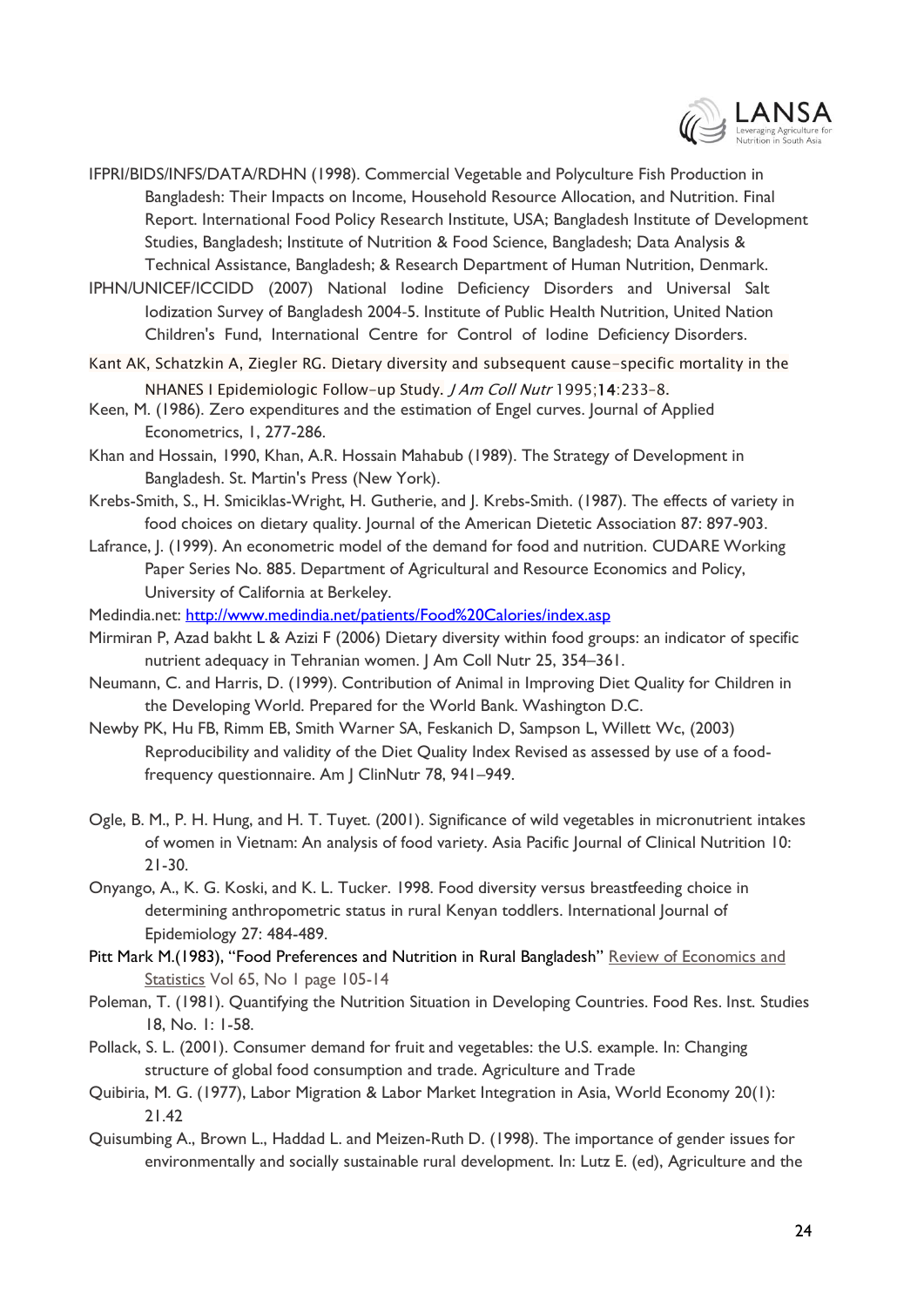

environment: Perspectives on sustainable rural development. The World Bank, Washington, DC, USA. pp. 186–202.

- Report. WRS-01-1 (Regmi, A., ed.), pp. 49-54. Economic Research Service, U.S. Department of Agriculture, Washington, D.C.
- Rao, S., Yajnik, C.S., Kanade, A., Fall, C.H., Margetts, B.M., Jackson, A.A., Shier, R., Joshi, S., Rege, S., Lubree, H. and Desai, B. (2001) Intake of micronutrient-rich foods in rural Indian mothers is associated with the size of their babies at birth: Pune Maternal Nutrition Study, Journal of Nutrition, vol 131, pp.1217–1224.
- Rashid M, Flora MS, Moni MA, Akhter A, Mahmud Z, (2010), "Reviewing Anemia and Iron Folic Acid Supplementation Program in Bangladesh - A Special Article", Bangladesh Med J., Vol 39, No3. DOI:http://dx.doi.org[/10.3329/bmj.v39i3.9952.](http://dx.doi.org/10.3329/bmj.v39i3.9952)
- Regmi, A. (2001). Changing structure of global food consumption and trade. Market and Trade Economics Division. Economic Research Service, USDA, Agriculture and Trade Report. WRS-01-1. United States Department of Agriculture, Washington, DC.
- Ruel, M., Minot, N. & Smith, L. (2004). Patterns and determinants of fruit and vegetable demand in developing countries: a multi-country comparison. Paper prepared for the Joint WHO/FAO Workshop on Fruit and Vegetables for Health. Kobe, Japan, September 1-3, 2004.
- Ruel, M. (2002). Is Dietary Diversity as Indicator of Food Security or Dietary Quality? A review of measurement and research needs. FCND Discussion Paper No. 140. International Food Policy Research Institute, Washington D.C.
- Ruel, M. (2001). Can Food-Based Strategies Help Reduce Vitamin A and Iron Deficiencies?- A review of recent evidence. International Food Policy Research Institute, Washington D.C.
- Scrimshaw, H. (1999). Meeting world food needs for micronutrients. Chapter 8 in El Obeid, A., S.R. Johnson, H. Jensen and L. Smith (eds), Food Security: New Solutions for the 21st Century. Ames: Iowa State University Press.
- Steyn NP, Nel JH, Nantel G, Kennedy G, Labadarios D, (2006) Food variety and dietary diversity scores in children: are they good indicators of dietary adequacy? Public Health Nutr 9, 644–650.0
- Shalini A. Neeliah and Daya Goburdhun (2006), "National Food Control Systems: A Review", Food Review International. <http://dx.doi.org/10.1080/87559120600998148>
- Smith, L. (2004a). Food Insecurity in Sub-Saharan Africa: New Estimates from Household Expenditure Surveys. IFPRI Research Report No. 146. International Food Policy Research Institute, Washington D.C. (forthcoming).
- Smith, L.C. (2004b). Understanding the causes of food insecurity in Sub-Saharan Africa: Do the determinants of diet quantity and quality differ? Mimeo. International Food Policy Research Institute, Washington D.C.
- Smith, L. C. (2003). The use of household expenditure surveys for the assessment of food insecurity. In Methods for the measurement of food deprivation and under nutrition. Rome, Food and Agriculture Organization of the United Nations.
- Smith, L.C. and Ali Subandoro. 2006. Measuring food security using household expenditure surveys. Report under review for inclusion in IFPRI's Food Security in Practice series. International Food Policy Research Institute, Washington, D.C.
- Smith, Lisa C. and Elizabeth M. Byron (2005). "Is greater decision making power of women associated with reduced gender discrimination in South Asia"? Food Consumption and Nutrition Division Discussion Paper No. 200. International Food Policy Research Institute, Washington, D.C.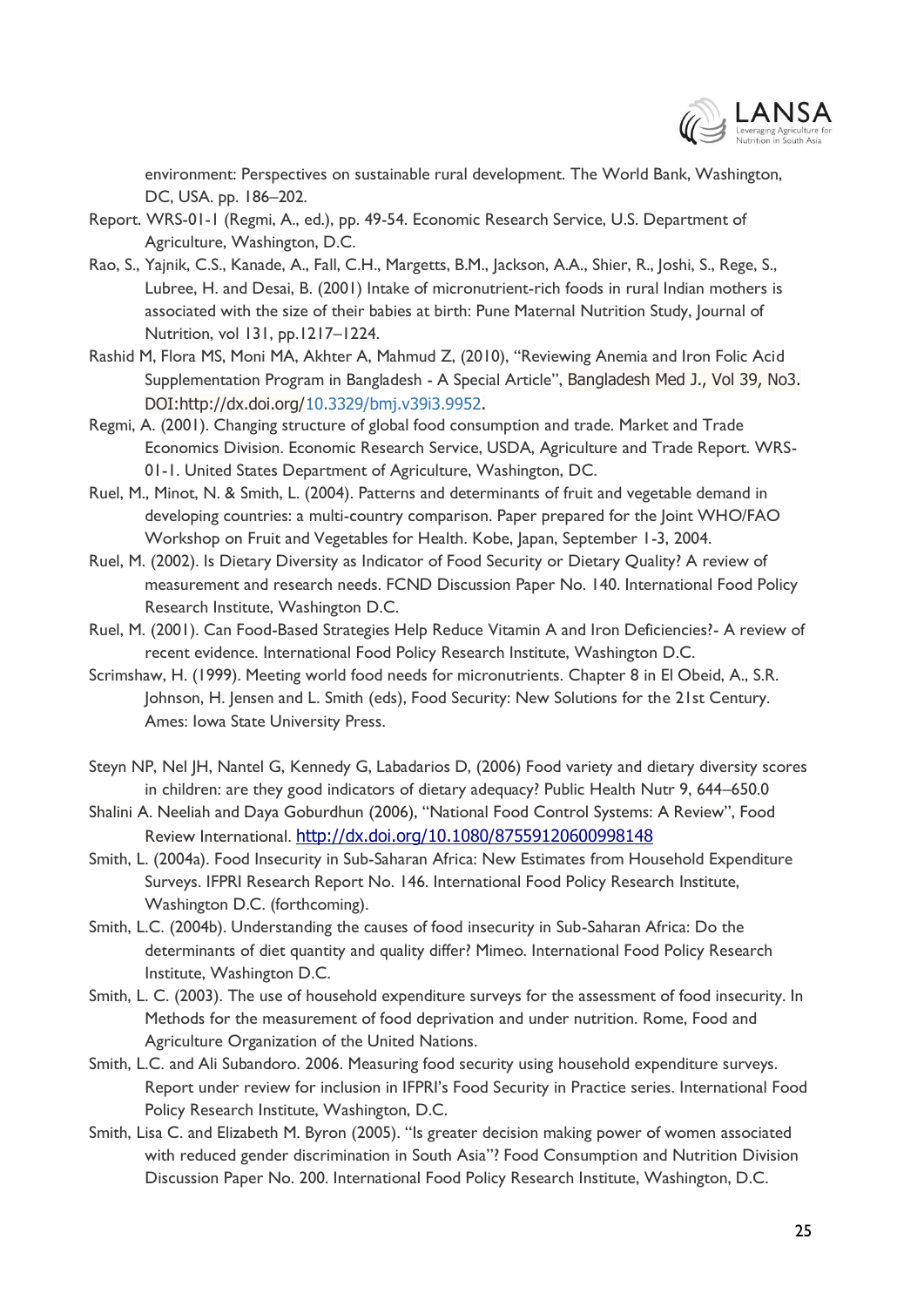

- Smith, Lisa C. and Lawrence J. Haddad (2000). Explaining Child Malnutrition in Developing Countries: A Cross-Country Analysis. IFPRI Research Report No. 111. Washington, D.C.: International Food Policy Research Institute.
- Smith, Lisa C., UshaRamakrishnan, Aida Ndiaye, Lawrence Haddad, and Reynaldo Martorell (2003). The importance of women's status for child nutrition in developing countries. IFPRI Research Report #131. International Food Policy Research Institute, Washington, D.C.
- Stifel, D., Sahn, D., and Younger, S. (1999), "Inter-temporal welfare changes: Preliminary results for nine African countries," CFNPP Working paper 94, Cornell University, Ithaca, NY.
- Subramanian, S, and A Deaton. 1996. "[The Demand for Food and Calories](http://scholar.princeton.edu/deaton/publications/demand-Food-And-Calories)." Journal of Political Economy, Vol 104, No 1, pages 133-162.
- Swindale, Anne, and Paula Bilinsky. 2006. Household Dietary Diversity Score (HDDS) for Measurement of Household Food Access: Indicator Guide (v.2). Washington, D.C.: FHI 360/FANTA
- Taren, D., and J. Chen. 1993. A positive association between extended breast-feeding and nutritional status in rural Hubei Province, People's Republic of China. American Journal of Clinical Nutrition 58: 862-867.
- Tarini, A., S. Bakari, and H. Delisle. 1999. The overall nutritional quality of the diet is reflected in the growth of Nigerian children. Sante 9: 23-31.
- Thiele, S. & Weiss, C. (2003). Consumer demand for food diversity: evidence for Germany. Food Policy, 28 (2003) 99-115.
- Theil, H. & Finke, R. (1983). The consumer's demand for diversity. European Economic Review 23, S395-S400.
- Torheim LE, Barikmo I, Parr CL, Hatloy A, Ouattara F, Oshaug A, (2003) Validation of food variety as an indicator of diet quality assessed with a food frequency questionnaire for Western Mali. Eur J ClinNutr 57, 1283–1291.
- USDA (United States Department of Agriculture) (2003). Composition of Foods, raw, processed, prepared. USDA Nutrient Database for Standard Reference Release 15. United States Department of Agriculture, Agricultural Research Service, Beltsville, Maryland, USA.
- Vinas, B. R., Barba L.R, Ngo J, Gonzalez MA.M, Wijnhoven TM, Majem L. S, (2009)," Validity of dietary patterns to assess nutrition intake adequecy", British Journal of Nutrition (2009), 101, Suppl. 2, S12–S20.
- World Bank. (1981). World Development Report, Washington D.C.
- WFP (2011), Monitoring Food Security Technical Guidance Sheet 2.
- WFP (2009),Emergency Food Security Assessment Handbook, 2nd Edition.
- Yi Liu and Shankar (2007); Will rising household incomes solve China's micronutrient deficiency problems?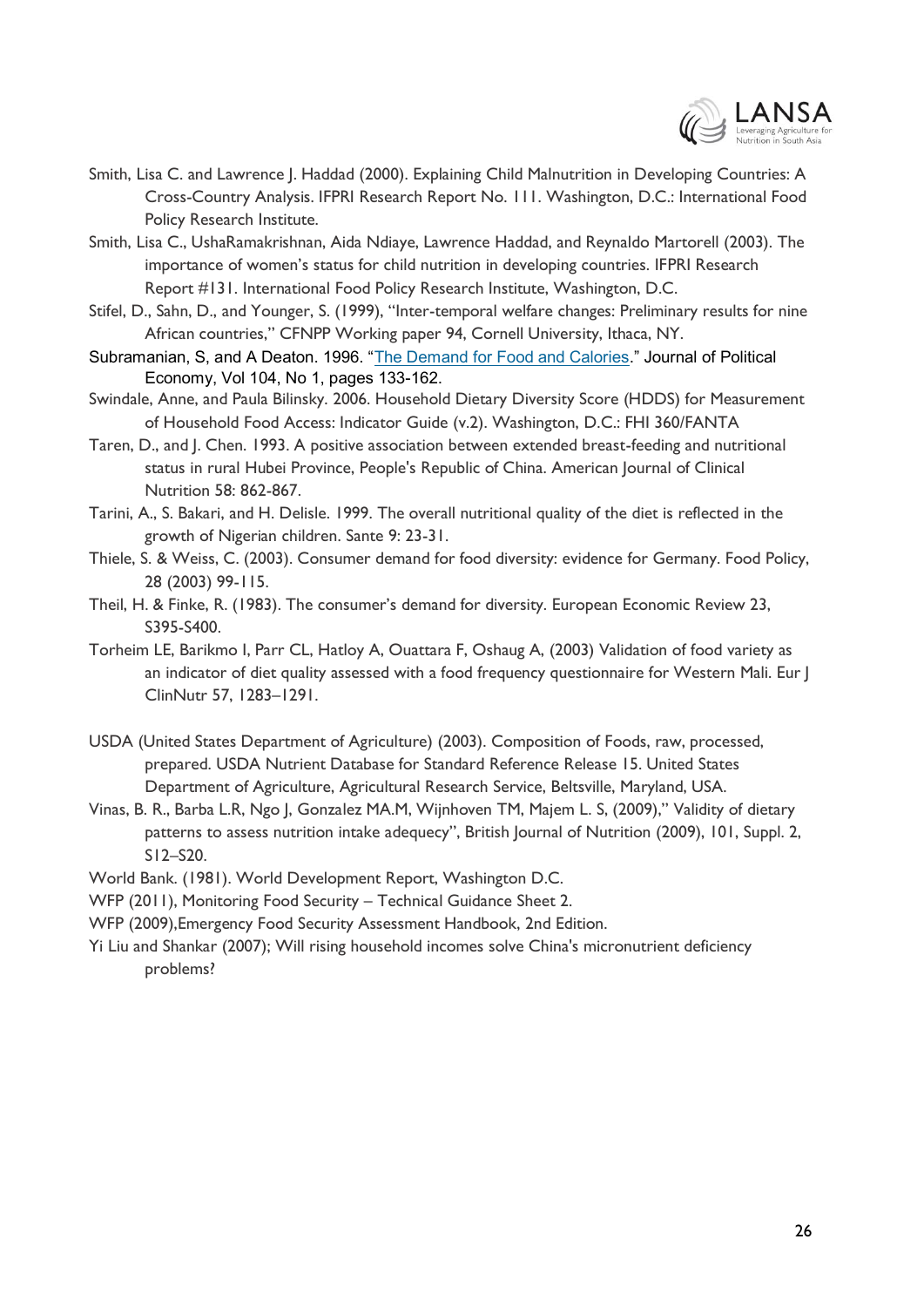

| <b>Food group</b>                   | <b>Rural areas</b> |                   | <b>Urban</b> areas |                   | <b>Bangladesh</b> |                   |  |
|-------------------------------------|--------------------|-------------------|--------------------|-------------------|-------------------|-------------------|--|
|                                     | 2000               | 2010              | 2000               | 2010              | 2000              | 2010              |  |
| Rice                                | 475.1              | 442.1             | 378                | 361.4             | 443.8             | 413.1             |  |
| Wheat                               | 17.4               | 22.3              | 28.5               | 31.5              | 21                | 25.6              |  |
| Cereals                             | 497.3              | 477.2             | 418.4              | 407.7             | 471.8             | 452.2             |  |
| Pulses and legumes                  | 15.3               | 11.9              | 9.1                | $\overline{15.1}$ | 16.5              | 3                 |  |
| Fish                                | 36.2               | 46.3              | 40.8               | 54.9              | 37.7              | 49.4              |  |
| Meat & eggs                         | 10.6               | $\overline{14.5}$ | 22.5               | 24.8              | $\overline{14.4}$ | $\overline{18.2}$ |  |
| Orange/yellow vegetables and fruits | 40.1               | 56.9              | 47.8               | 52                | 42.6              | 55.1              |  |
| Green/leafy vegetables              | 20.9               | 39.1              | 25                 | 37.9              | 22.2              | 38.7              |  |
| Other vegetables and fruits         | 107.8              | 104.4             | 108.4              | 110.9             | 08                | 106.7             |  |
| Tubers/roots                        | 71.1               | 90.4              | 69.4               | 86.4              | 70.6              | 89                |  |
| Milk and dairy foods                | 27.2               | 29.2              | 29.1               | 35.4              | 27.8              | 31.4              |  |
| Oils and fats                       | 11.9               | 19.7              | 19.6               | 25.8              | $\overline{14.4}$ | 21.9              |  |
| <b>Sweets</b>                       | 6.5                | $\overline{8.1}$  | 9.3                | 11.6              | 7.4               | 9.4               |  |

**Appendix 1: Consumption of major food categories in rural and urban areas, and the country as a whole** 

*Note: Quantities measured in grams.* 

|  |  |  | <b>Appendix 2: Consumption of protein-enriched food items</b> |  |  |
|--|--|--|---------------------------------------------------------------|--|--|
|--|--|--|---------------------------------------------------------------|--|--|

| Name of the food-item      | <b>Protein</b>  | Rural areas      |      |                  | <b>Urban areas</b> |                  | <b>Bangladesh</b> |  |
|----------------------------|-----------------|------------------|------|------------------|--------------------|------------------|-------------------|--|
|                            | coefficient     | 2000             | 2010 | 2000             | 2010               | 2000             | 2010              |  |
|                            |                 |                  |      |                  |                    |                  |                   |  |
| Bream (sea, dried)         | 39              | IJ               | 1.2  | 1.0              | 0.7                | $\mathsf{L}$     | 1.0               |  |
| Khesari dal                | 28              | 2.7              | 1.6  | 1.7              | 0.8                | 2.4              | 1.3               |  |
| Lentils                    | 28              | 5.2              | 5.1  | 2.1              | 10.2               | 7.4              | 6.9               |  |
| Powdered milk (whole, cow) | 27              | 0.1              | 0.2  | $  \cdot  $      | 0.8                | 0.4              | 0.4               |  |
| Chicken                    | 26              | $\overline{2.7}$ | 8.4  | 6.9              | 14.0               | 4.0              | 10.4              |  |
| Green gram (split)         | $\overline{24}$ | 0.5              | 0.4  | 0.7              | 0.5                | 0.6              | 0.5               |  |
| Black gram (split)         | 23              | 0.8              | 0.8  | $\overline{0.8}$ | 0.6                | $\overline{0.8}$ | $\overline{0.7}$  |  |
| <b>Duck</b>                | $\overline{22}$ | 0.6              | 0.8  | 0.4              | 0.6                | 0.5              | 0.7               |  |
| Goat                       | $\overline{21}$ | 0.4              | 0.5  | 0.8              | 0.9                | 0.5              | 0.6               |  |
| <b>Beef</b>                | 21              | 6.2              | 4.8  | 13.5             | 9.1                | 8.6              | 6.4               |  |

*Note: Quantities measured in grams.*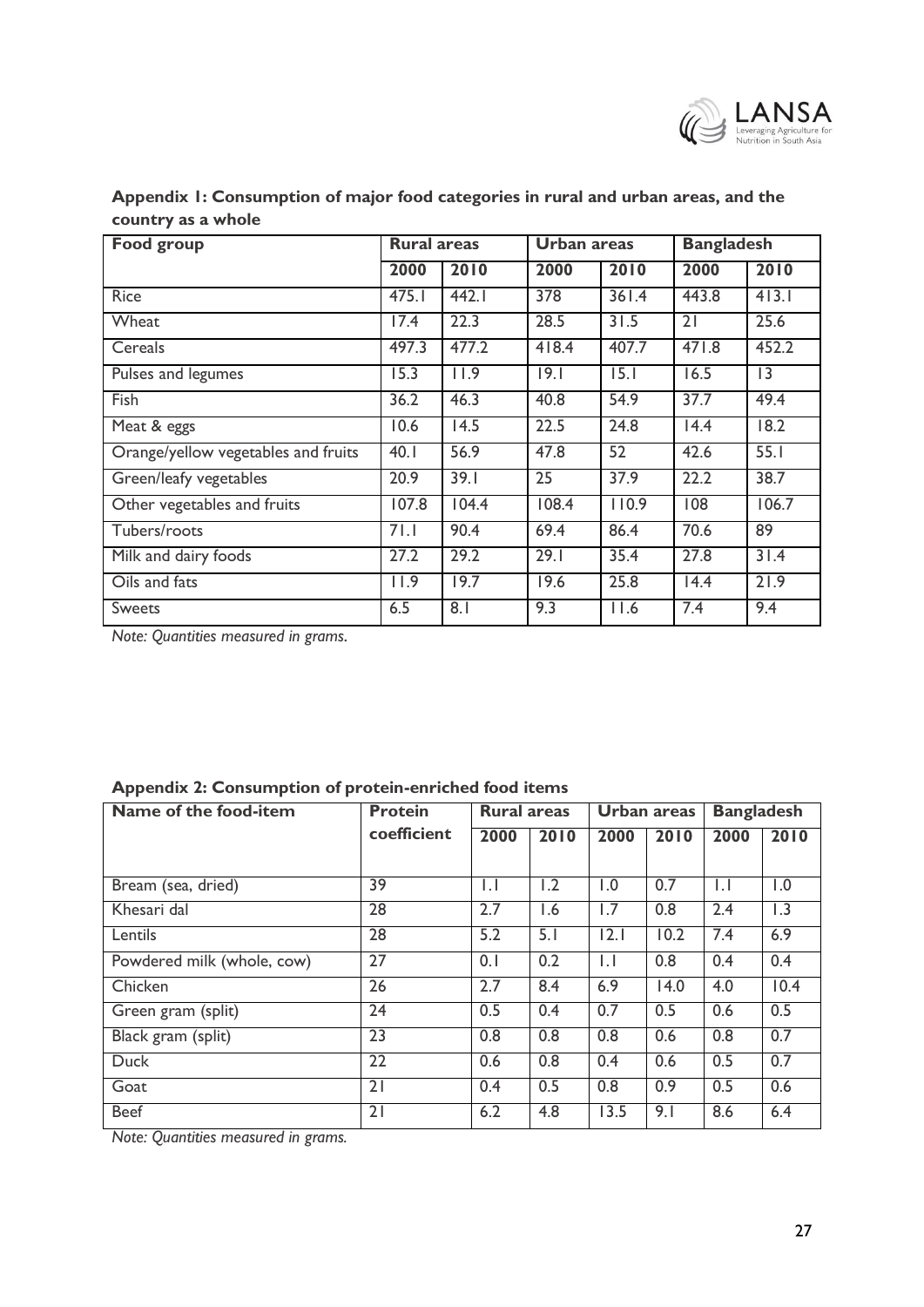

| Name of the food-item      | Fat            | <b>Rural areas</b> |      |              | Urban areas | <b>Bangladesh</b> |                  |
|----------------------------|----------------|--------------------|------|--------------|-------------|-------------------|------------------|
|                            | coefficient    | 2000               | 2010 | 2000         | 2010        | 2000              | 2010             |
|                            |                |                    |      |              |             |                   |                  |
| Ghee (vegetable)           | 100            | 0.0                | 0.0  | 0.1          | 0.0         | 0.0               | 0.0              |
| Mustard oil                | 100            | 5.2                | 2.8  | 2.1          | 1.2         | 4.2               | $\overline{2.2}$ |
| Soybean oil                | 100            | 6.7                | 16.9 | 17.5         | 24.5        | 10.1              | 19.6             |
| Ghee (cow)                 | 99.8           | 0.0                | 0.0  | 0.0          | 0.0         | 0.0               | 0.0              |
| Powdered milk (whole, cow) | 27             | 0.1                | 0.2  | $\mathsf{L}$ | 0.8         | 0.4               | 0.4              |
| Cumin seed                 | $\overline{8}$ | 0.7                | 0.9  | 1.0          | 1.2         | $\overline{0.8}$  | $\overline{1.0}$ |
| Hilsa fish                 | 17             | 2.8                | 2.0  | 5.4          | 5.9         | 3.7               | $\overline{3.4}$ |
| Coriander seed             | 16             | 1.2                | 0.8  | 1.5          | 0.9         | 1.3               | 0.9              |
| Duck egg                   | 14             | 0.0                | 0.0  | 0.0          | 0.0         | 0.0               | 0.0              |
| Mutton (lamb)              | 4              | 0.0                | 0.0  | 0.0          | 0.0         | 0.0               | 0.0              |

### **Appendix 3: Consumption of fat-enriched food items**

*Note: Quantities measured in grams.*

| Name of the food-item | Iron               | <b>Rural areas</b> |      |                  | Urban areas | <b>Bangladesh</b> |                  |
|-----------------------|--------------------|--------------------|------|------------------|-------------|-------------------|------------------|
|                       | <b>Coefficient</b> | 2000               | 2010 | 2000             | 2010        | 2000              | 2010             |
|                       |                    |                    |      |                  |             |                   |                  |
| <b>Pickles</b>        | 45                 | 0.1                | 0.4  | $\overline{0.2}$ | 0.7         | 0.2               | 0.5              |
| Cumin seed            | 45                 | 0.7                | 0.9  | 1.0              | 1.2         | 0.8               | 1.0              |
| <b>Turmeric</b>       | $\overline{19}$    | 2.6                | 2.7  | 3.1              | 2.6         | 2.8               | 2.7              |
| Coriander seed        | 18                 | 1.2                | 0.8  | 1.5              | 0.9         | 1.3               | $\overline{0.9}$ |
| Bengal gram (split)   | 8.8                | 4.8                | 4.0  | 2.9              | 3.0         | 4.2               | 3.6              |
| Green gram (split)    | 7.2                | 0.5                | 0.4  | 0.7              | 0.5         | 0.6               | 0.5              |
| <b>Betel leaves</b>   | 7                  | 3.6                | 3.9  | 2.6              | 2.8         | 3.2               | 3.5              |
| Rice (flattened)      | 6.8                | 0.9                | IJ   | 0.5              | 1.0         | 0.8               | $\mathsf{L}$     |
| Khesari dal           | 5.3                | 2.7                | 1.6  | 1.7              | 0.8         | 2.4               | 1.3              |
| Lentils               | 5.1                | 5.2                | 5.1  | 2.1              | 10.2        | 7.4               | 6.9              |

### **Appendix 4: Consumption of iron-enriched food items**

*Note: Quantities measured in grams.*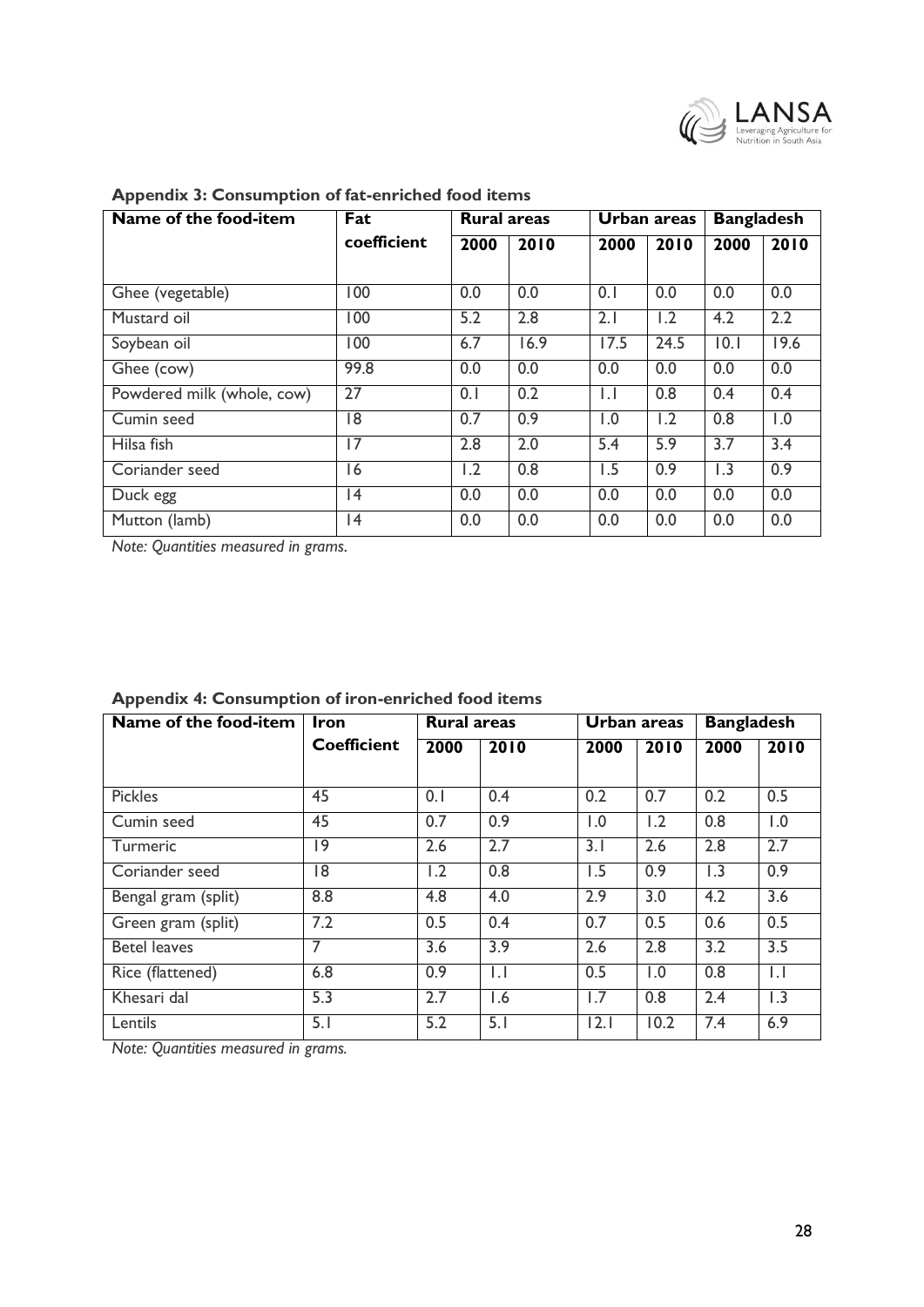

| Name of the food-item      | <b>Zinc</b>        | Rural areas |                  | <b>Urban</b>     |                  | <b>Bangladesh</b> |                  |  |
|----------------------------|--------------------|-------------|------------------|------------------|------------------|-------------------|------------------|--|
|                            | <b>Coefficient</b> |             |                  |                  | areas            |                   |                  |  |
|                            |                    | 2000        | 2010             | 2000             | 2010             | 2000              | 2010             |  |
|                            |                    |             |                  |                  |                  |                   |                  |  |
| Coriander seed             | 4.6                | 1.2         | 0.8              | 1.5              | 0.9              | 1.3               | $\overline{0.9}$ |  |
| Goat                       |                    | 0.4         | 0.5              | 0.8              | 0.9              | 0.5               | 0.6              |  |
|                            | 4.0                |             |                  |                  |                  |                   |                  |  |
| Mutton (lamb)              | 3.9                | 0.0         | 0.0              | 0.0              | 0.0              | 0.0               | 0.0              |  |
| Cumin seed                 | 3.9                | 0.7         | 0.9              | $\overline{1.0}$ | 1.2              | 0.8               | 1.0              |  |
| Lentils                    | 3.9                | 5.2         | 5.1              | 2.1              | 10.2             | 7.4               | 6.9              |  |
| Powdered milk (whole, cow) | $\overline{3.7}$   | 0.1         | 0.2              | $\mathsf{L}$     | 0.8              | 0.4               | 0.4              |  |
| <b>Beef</b>                | $\overline{3.5}$   | 6.2         | $\overline{4.8}$ | 13.5             | 9.1              | 8.6               | 6.4              |  |
| Khesari dal                | 3.4                | 2.7         | 1.6              | $\overline{1.7}$ | 0.8              | 2.4               | 1.3              |  |
| Bengal gram (split)        | 3.3                | 4.8         | 4.0              | 2.9              | $\overline{3.0}$ | 4.2               | $\overline{3.6}$ |  |
| Mola fish                  | 3.2                | 4.3         | 4.6              | 4.2              | 4.0              | 4.3               | 4.4              |  |

#### **Appendix 5: Consumption of zinc-enriched food items**

*Note: Quantities measured in grams.*

| Name of the food-item      | Vitamin A          | <b>Rural areas</b> |      | Urban        |      | <b>Bangladesh</b> |      |
|----------------------------|--------------------|--------------------|------|--------------|------|-------------------|------|
|                            |                    |                    |      | areas        |      |                   |      |
|                            | <b>Coefficient</b> | 2000               | 2010 | 2000         | 2010 | 2000              | 2010 |
|                            |                    |                    |      |              |      |                   |      |
| Mola fish                  | 2680               | 4.3                | 4.6  | 4.2          | 4.0  | 4.3               | 4.4  |
| Chili, red (dry)           | 747                | 3.0                | 3.1  | 3.0          | 2.5  | 3.0               | 2.9  |
| Ghee (cow)                 | 642                | 0.0                | 0.0  | 0.0          | 0.0  | 0.0               | 0.0  |
| Butter, salted             | 633                | 0.0                | 0.0  | 0.0          | 0.0  | 0.0               | 0.0  |
| Spinach                    | 409                | 20.9               | 39.1 | 25.0         | 37.9 | 22.2              | 38.7 |
| Duck egg                   | 362                | 0.0                | 0.0  | 0.0          | 0.0  | 0.0               | 0.0  |
| Powdered milk (whole, cow) | 238                | 0.1                | 0.2  | $\mathsf{L}$ | 0.8  | 0.4               | 0.4  |
| Climbing fish (koi)        | 215                | 0.5                | 0.8  | 0.5          | 1.9  | 0.5               | 1.2  |
| Palm (ripe)                | 208                | 0.3                | 0.3  | 0.1          | 0.3  | 0.3               | 0.3  |
| Hen egg                    | 165                | 0.0                | 0.1  | 0.1          | 0.2  | 0.1               | 0.1  |

### **Appendix 6: Consumption of vitamin A-enriched food items**

*Note: Quantities measured in grams.*